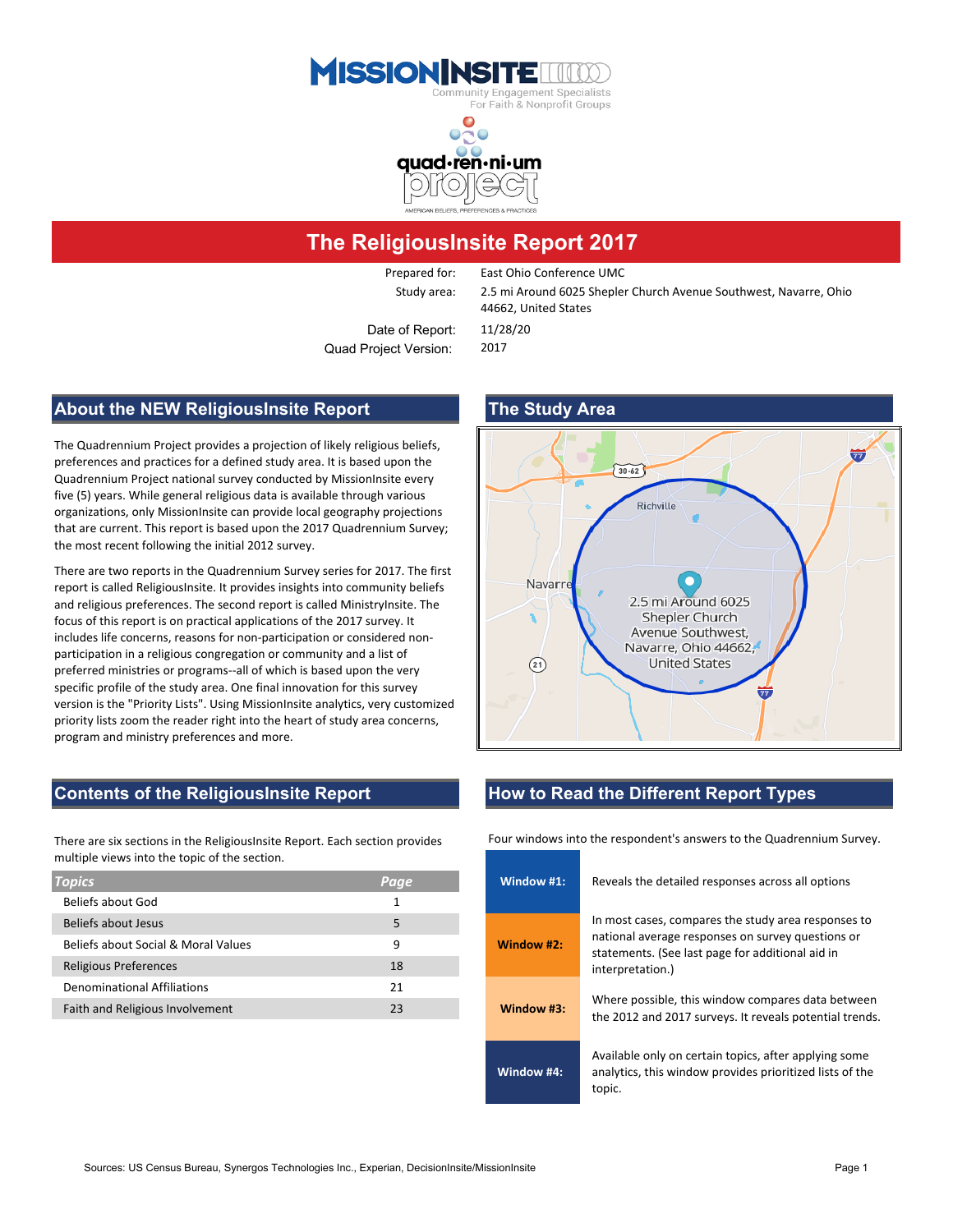

## **ReligiousInsite Report 2017**

Prepared for: East Ohio Conference UMC Date of Report: 11/28/2020 Study Area: 2.5 mi Around 6025 Shepler Church Avenue Southwest, Navarre, Ohio 44662, Ut Version: 2017 Quadrennium Report Region: Midwest

### **Beliefs about God**

Beliefs about God held by people are very diverse. These statements express the likely views held by people within this study area on a range of beliefs. Ideas range from well defined monotheism to loosely defined polytheism.

|                                                                               | <b>Beliefs About God</b> |          |            |          |          |    |                   |     | Beliefs About God |            |      |
|-------------------------------------------------------------------------------|--------------------------|----------|------------|----------|----------|----|-------------------|-----|-------------------|------------|------|
|                                                                               |                          |          |            |          |          |    | Strongly Disagree |     | Somewhat Disagree | No Opinion |      |
| <b>Study Area Detail</b>                                                      | Strongly                 | Somewhat | No Opinion | Somewhat | Strongly |    | Somewhat Agree    |     | Strongly Agree    |            |      |
|                                                                               | <b>Disagree</b>          | Disagree |            | Agree    | Agree    | 0% | 20%               | 40% | 60%               | 80%        | 100% |
| Everyone and everything is god                                                | 36.7%                    | 12.3%    | 28.6%      | 13.6%    | 8.9%     |    |                   |     |                   |            |      |
| God is a higher state of consciousness that<br>people may achieve             | 24.6%                    | 10.0%    | 29.4%      | 21.3%    | 14.7%    |    |                   |     |                   |            |      |
| God is love and invites the world into a<br>loving relationship               | 9.0%                     | 3.3%     | 21.2%      | 26.0%    | 40.6%    |    |                   |     |                   |            |      |
| God is the full realization of human<br>potential                             | 19.1%                    | 8.9%     | 32.5%      | 21.4%    | 18.3%    |    |                   |     |                   |            |      |
| I believe God created the world but takes<br>no further part in it            | 42.5%                    | 21.2%    | 25.0%      | 7.6%     | 3.7%     |    |                   |     |                   |            |      |
| I believe in more than one god, i.e. many<br>gods                             | 60.4%                    | 12.9%    | 19.1%      | 5.2%     | 2.5%     |    |                   |     |                   |            |      |
| I believe in Nature and/or spirits in Nature                                  | 21.7%                    | 10.4%    | 29.8%      | 25.7%    | 12.5%    |    |                   |     |                   |            |      |
| I don't believe a god exists; the material<br>universe is all that is         | 55.7%                    | 12.5%    | 17.0%      | 7.3%     | 7.6%     |    |                   |     |                   |            |      |
| I have a personal relationship with one<br>living God, who is Lord and Savior | 14.4%                    | 6.0%     | 21.5%      | 20.8%    | 37.3%    |    |                   |     |                   |            |      |
| I'm unsure/undecided about whether a god<br>exists                            | 51.9%                    | 14.5%    | 16.9%      | 11.1%    | 5.6%     |    |                   |     |                   |            |      |
|                                                                               |                          |          |            |          |          |    |                   |     |                   |            |      |

Hint: The detail report indicates how people within the study area would likely respond to the statements about God. Look for the distribution across the five categories. Use the illustrative graph next to each statement row to grasp where the largest percentage is found. Do the highest percentages lean toward the Strongly Agree or Disagree? Or is the No Opinion response greater that the other categories. If it is, what might that indicate?

#### Beliefs About God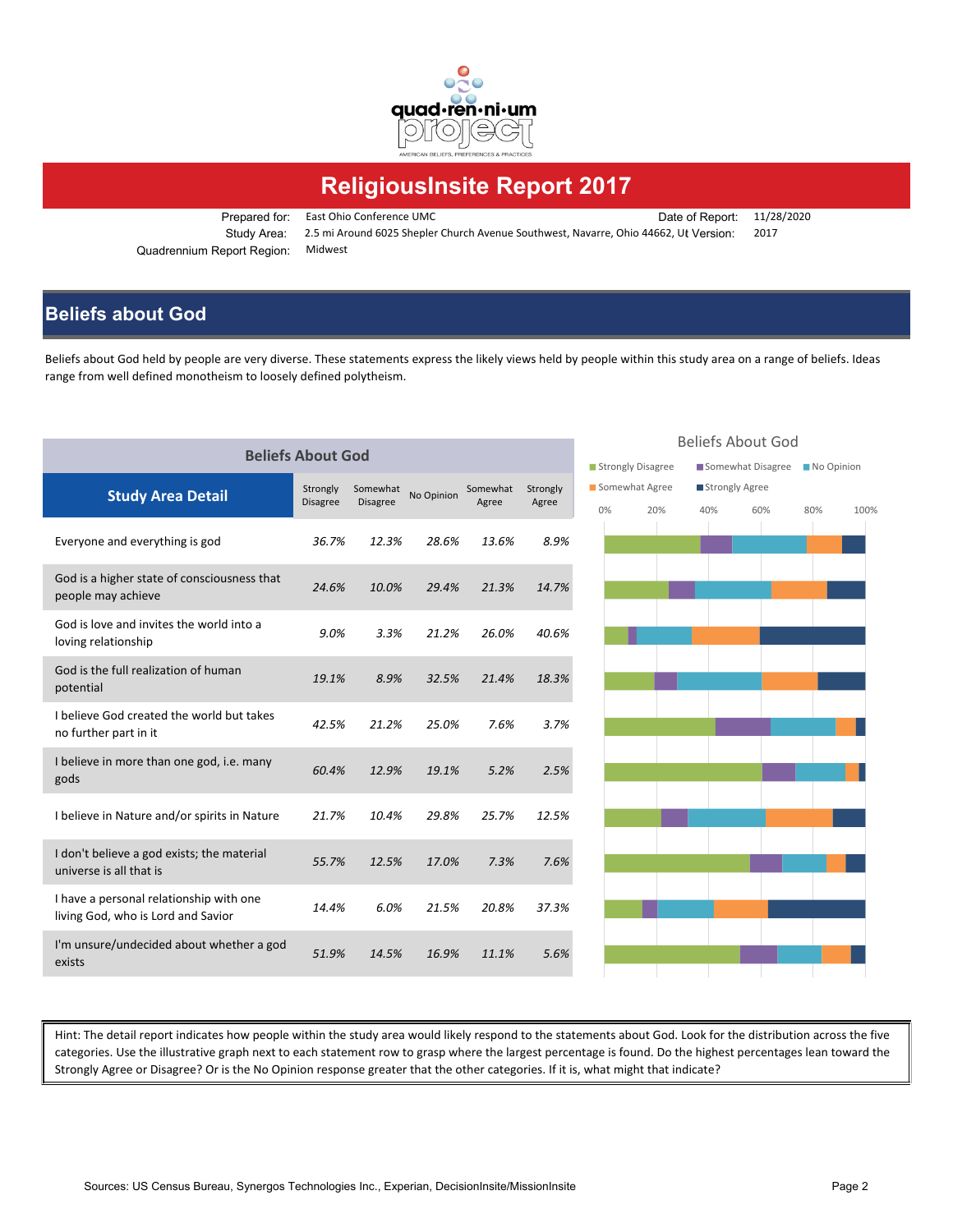| <b>Beliefs About God</b>                                                      |              |                   |          |                        |                   |                   |                 |       |  |  |
|-------------------------------------------------------------------------------|--------------|-------------------|----------|------------------------|-------------------|-------------------|-----------------|-------|--|--|
| <b>Study Area Compared to National</b>                                        |              | <b>Study Area</b> |          |                        | <b>US Average</b> | Comparative Index |                 |       |  |  |
| <b>Average</b>                                                                | All Disagree | All Agree         | Distance | All Disagree All Agree |                   | Distance          | <b>Disagree</b> | Agree |  |  |
| Everyone and everything is god                                                | 49.0%        | 22.5%             | $-26.5$  | 46.6%                  | 22.8%             | $-23.8$           | 105             | 99    |  |  |
| God is a higher state of consciousness that<br>people may achieve             | 34.6%        | 36.0%             | 1.4      | 34.1%                  | 34.8%             | 0.7               | 101             | 104   |  |  |
| God is love and invites the world into a<br>loving relationship               | 12.3%        | 66.6%             | 54.3     | 15.4%                  | 60.7%             | 45.3              | 80              | 110   |  |  |
| God is the full realization of human<br>potential                             | 27.9%        | 39.7%             | 11.7     | 28.8%                  | 36.7%             | 7.9               | 97              | 108   |  |  |
| I believe God created the world but takes<br>no further part in it            | 63.7%        | 11.3%             | $-52.4$  | 60.6%                  | 11.9%             | $-48.7$           | 105             | 95    |  |  |
| I believe in more than one god, i.e. many<br>gods                             | 73.3%        | 7.6%              | $-65.7$  | 67.3%                  | 9.4%              | $-58.0$           | 109             | 81    |  |  |
| I believe in Nature and/or spirits in Nature                                  | 32.1%        | 38.2%             | 6.1      | 28.2%                  | 40.1%             | 11.8              | 114             | 95    |  |  |
| I don't believe a god exists; the material<br>universe is all that is         | 68.2%        | 14.8%             | $-53.3$  | 62.0%                  | 17.3%             | $-44.7$           | 110             | 86    |  |  |
| I have a personal relationship with one<br>living God, who is Lord and Savior | 20.4%        | 58.1%             | 37.7     | 26.1%                  | 51.3%             | 25.2              | 78              | 113   |  |  |
| I'm unsure/undecided about whether a god<br>exists                            | 66.4%        | 16.7%             | $-49.7$  | 60.1%                  | 19.5%             | $-40.6$           | 110             | 86    |  |  |

Hint: Use the Comparative Index to quickly see how your study area compares to the national average on each statement. If the Disagree numbers are red, then your study area is below the national average of those who disagree regarding that statement. Likewise, if the Agree is red, then your study area is below the national average of those agreed with that statement. The opposite is true if either the Disagree or Agree numbers are green. If the numbers are green, they your study area is above the national average. If the Comparative Index has no color then you are very close to the national average. These comparisons help set context for your study area. The higher or lower the number on any particular statement, the greater is the study area's departure from the national average. These data help the person reading them understand better the various beliefs about God in the study area.



Hint: This chart visualizes a comparison of the study area to the national average. It also reveals the strength of the direction of the belief. Whether positive or negative, the longer the bars, the greater the agreement or disagreement. It is calculated by deriving the distance between the percentages agree versus disagree.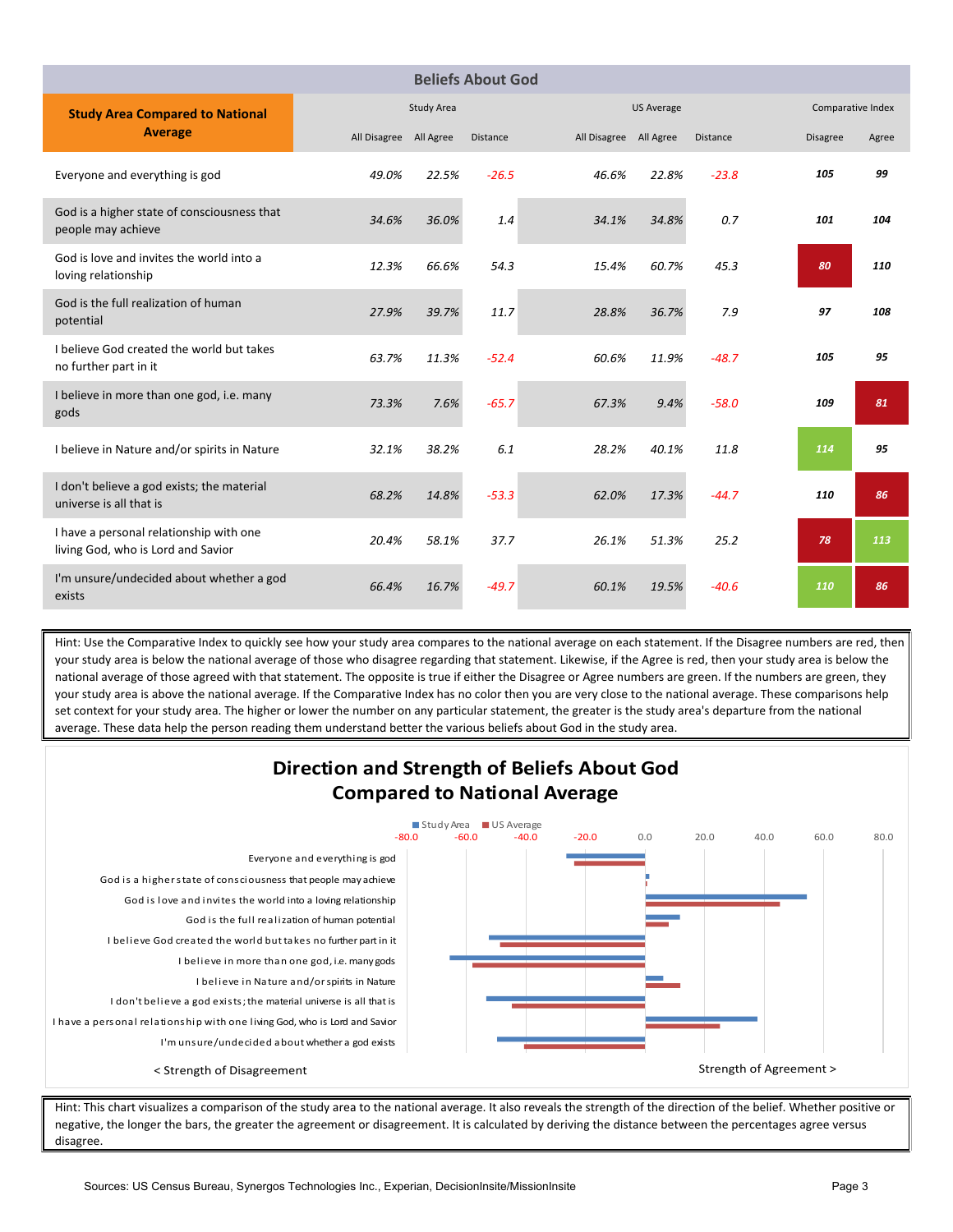|                                                                               |                        |            |           | <b>Beliefs About God</b> |            |                        |                        |                      |        |
|-------------------------------------------------------------------------------|------------------------|------------|-----------|--------------------------|------------|------------------------|------------------------|----------------------|--------|
| <b>Study Area Comparison between 2012 &amp;</b>                               |                        | 2012       |           |                          |            | Change Between Surveys |                        |                      |        |
| 2017                                                                          | All<br><b>Disagree</b> | No Opinion | All Agree | All<br><b>Disagree</b>   | No Opinion | All Agree              | All<br><b>Disagree</b> | No Opinion All Agree |        |
| Everyone and everything is god                                                | 43.9%                  | 28.7%      | 27.5%     | 49.0%                    | 28.6%      | 22.5%                  | 5.1                    | $-0.1$               | $-5.0$ |
| God is a higher state of consciousness that<br>people may achieve             | 32.4%                  | 30.1%      | 37.5%     | 34.6%                    | 29.4%      | 36.0%                  | 2.2                    | $-0.7$               | $-1.5$ |
| God is love and invites the world into a<br>loving relationship               | 7.7%                   | 17.4%      | 74.9%     | 12.3%                    | 21.2%      | 66.6%                  | 4.5                    | 3.8                  | $-8.4$ |
| God is the full realization of human<br>potential                             | 22.5%                  | 32.8%      | 44.7%     | 27.9%                    | 32.5%      | 39.7%                  | 5.4                    | $-0.3$               | $-5.1$ |
| I believe God created the world but takes<br>no further part in it            | 70.5%                  | 21.5%      | 8.1%      | 63.7%                    | 25.0%      | 11.3%                  | $-6.8$                 | 3.5                  | 3.2    |
| I believe in more than one god, i.e. many<br>gods                             | 76.1%                  | 17.8%      | 6.2%      | 73.3%                    | 19.1%      | 7.6%                   | $-2.8$                 | 1.4                  | 1.5    |
| I believe in Nature and/or spirits in Nature                                  | 26.6%                  | 28.6%      | 44.9%     | 32.1%                    | 29.8%      | 38.2%                  | 5.5                    | 1.2                  | $-6.7$ |
| I don't believe a god exists; the material<br>universe is all that is         | 78.6%                  | 12.9%      | 8.5%      | 68.2%                    | 17.0%      | 14.8%                  | $-10.4$                | 4.1                  | 6.3    |
| I have a personal relationship with one<br>living God, who is Lord and Savior | 15.6%                  | 17.1%      | 67.3%     | 20.4%                    | 21.5%      | 58.1%                  | 4.8                    | 4.4                  | $-9.2$ |
| I'm unsure/undecided about whether a god<br>exists                            | 73.5%                  | 13.2%      | 13.3%     | 66.4%                    | 16.9%      | 16.7%                  | $-7.1$                 | 3.7                  | 3.4    |

This report compares the answers on these belief statements between the 2012 and 2017 Quadrenium© surveys. These data will provide a sense of the changing trends on these social and moral belief statements, if any. In the chart that follows, the distance between the 2012 and 2017 agree statements is visualized. The longer the bar, either positive or negative the greater the shift on agreement. This provides a glimps into changes on these issues between the two surveys.



Hint: What does this graph show? It compares the change in agreement between the 2012 Quadrennium Survey and the 2017 Quadrennium Survey for this study area. (It is not a comparison to the national profile.) Look for significant swings in either direction.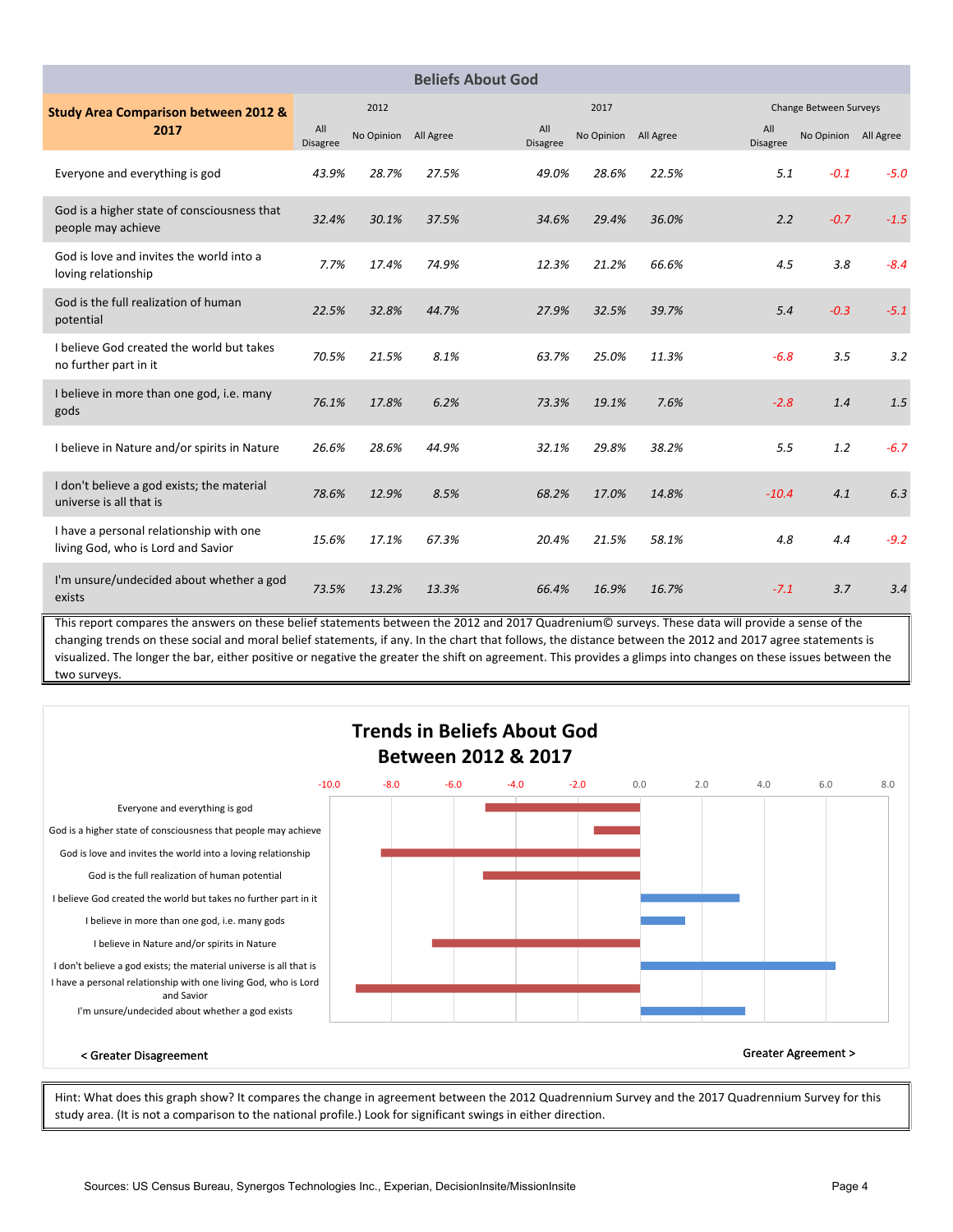#### **Priority List**

#### **Beliefs about God in Rank Order**

| Ranking Concern |                                                                                | Ratio            | <b>Strength</b>       |
|-----------------|--------------------------------------------------------------------------------|------------------|-----------------------|
| 1               | God is love and invites the world into a loving relationship.                  | 5.4              | Very strong agreement |
| $\overline{2}$  | I have a personal relationship with one living God, who is Lord and<br>Savior. | 2.8              | Weak agreement        |
| 3               | God is the full realization of human potential.                                | $1.4\phantom{0}$ | Weak agreement        |
| 4               | I believe in Nature and/or spirits in Nature.                                  | 1.2              | Weak agreement        |
| 5.              | God is a higher state of consciousness that people may achieve.                | 1.0              | Weak agreement        |
| 6               | Everyone and everything is god.                                                | 0.5              | Very weak agreement   |
| 7               | I'm unsure/undecided about whether a god exists.                               | 0.3              | Very weak agreement   |
| 8               | I don't believe a god exists; the material universe is all that is.            | 0.2              | Very weak agreement   |
| 9               | I believe God created the world but takes no further part in it.               | 0.2              | Very weak agreement   |
| 10              | I believe in more than one god, i.e. many gods.                                | 0.1              | Very weak agreement   |

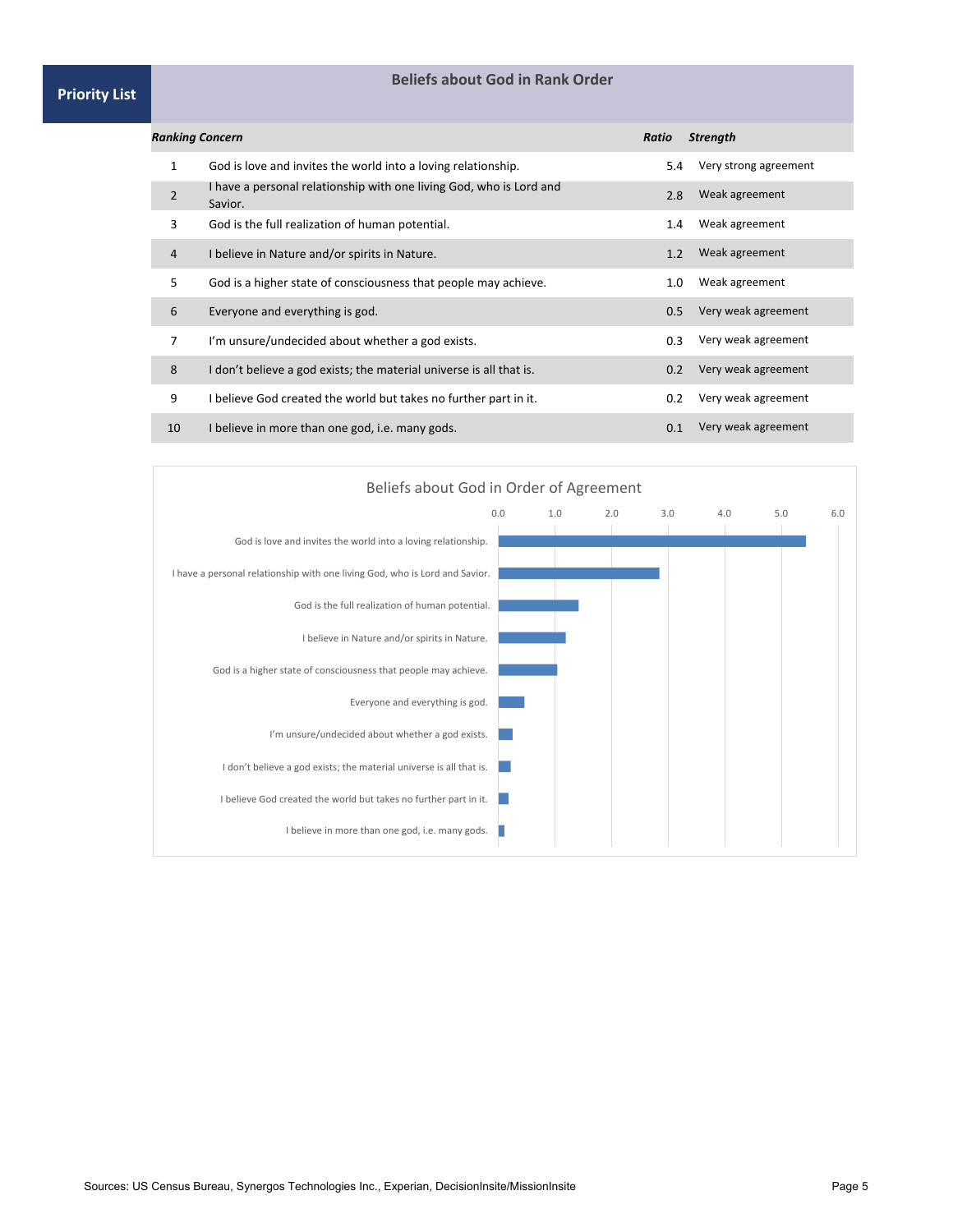### **Beliefs about Jesus**

Jesus is a person of interest to many people, but what they think about who he was and what he did varies. These statements express the likely views held by people within this study area.

|                                                             | <b>Beliefs About Jesus</b> |                             |            |                   |                   |                |                             |  | <b>Beliefs About Jesus</b><br>Somewhat Disagree No Opinion<br>Strongly Disagree |  |     |      |  |  |
|-------------------------------------------------------------|----------------------------|-----------------------------|------------|-------------------|-------------------|----------------|-----------------------------|--|---------------------------------------------------------------------------------|--|-----|------|--|--|
| <b>Study Area Detail</b>                                    | Strongly<br>Disagree       | Somewhat<br><b>Disagree</b> | No Opinion | Somewhat<br>Agree | Strongly<br>Agree |                | Somewhat Agree<br>20%<br>0% |  | Strongly Agree<br>40%<br>60%                                                    |  | 80% | 100% |  |  |
| Jesus actually rose from the dead as the<br>Bible teaches.  | 11.4%                      | 3.7%                        | 24.9%      | 15.5%             | 44.6%             | $\mathbf{1}$   |                             |  |                                                                                 |  |     |      |  |  |
| Jesus belief does not require participation<br>in a church. | 12.5%                      | 11.0%                       | 24.3%      | 28.3%             | 24.0%             | $\overline{2}$ |                             |  |                                                                                 |  |     |      |  |  |
| Jesus is not like his followers in the Church.              | 13.0%                      | 13.5%                       | 41.5%      | 19.1%             | 12.9%             | 3              |                             |  |                                                                                 |  |     |      |  |  |
| Jesus is the only way for human salvation<br>from sin.      | 15.8%                      | 8.4%                        | 23.8%      | 16.3%             | 35.8%             | $\overline{4}$ |                             |  |                                                                                 |  |     |      |  |  |
| Jesus rules now as Lord of Heaven and<br>earth.             | 12.3%                      | 5.3%                        | 27.6%      | 17.3%             | 37.6%             | 5              |                             |  |                                                                                 |  |     |      |  |  |
| Jesus was a good and wise moral teacher<br>but no more.     | 34.9%                      | 18.4%                       | 27.0%      | 12.1%             | 7.6%              | 6              |                             |  |                                                                                 |  |     |      |  |  |
| Jesus was a great prophet only.                             | 36.2%                      | 16.9%                       | 32.5%      | 9.2%              | 5.1%              | 7              |                             |  |                                                                                 |  |     |      |  |  |
| Jesus was both divine and human.                            | 9.4%                       | 2.8%                        | 23.0%      | 19.9%             | 44.9%             | 8              |                             |  |                                                                                 |  |     |      |  |  |
| Jesus was the expected Jewish Messiah.                      | 8.8%                       | 5.0%                        | 37.4%      | 17.2%             | 31.7%             | 9              |                             |  |                                                                                 |  |     |      |  |  |

Hint: The detail report indicates how people within the study area would likely respond to the statements about Jesus. Look for the distribution across the five categories. Use the illustrative graph next to each statement row to grasp where the largest percentage is found. Do the highest percentages lean toward the Strongly Agree or Disagree? Or is the No Opinion response greater that the other categories. If it is, what might that indicate?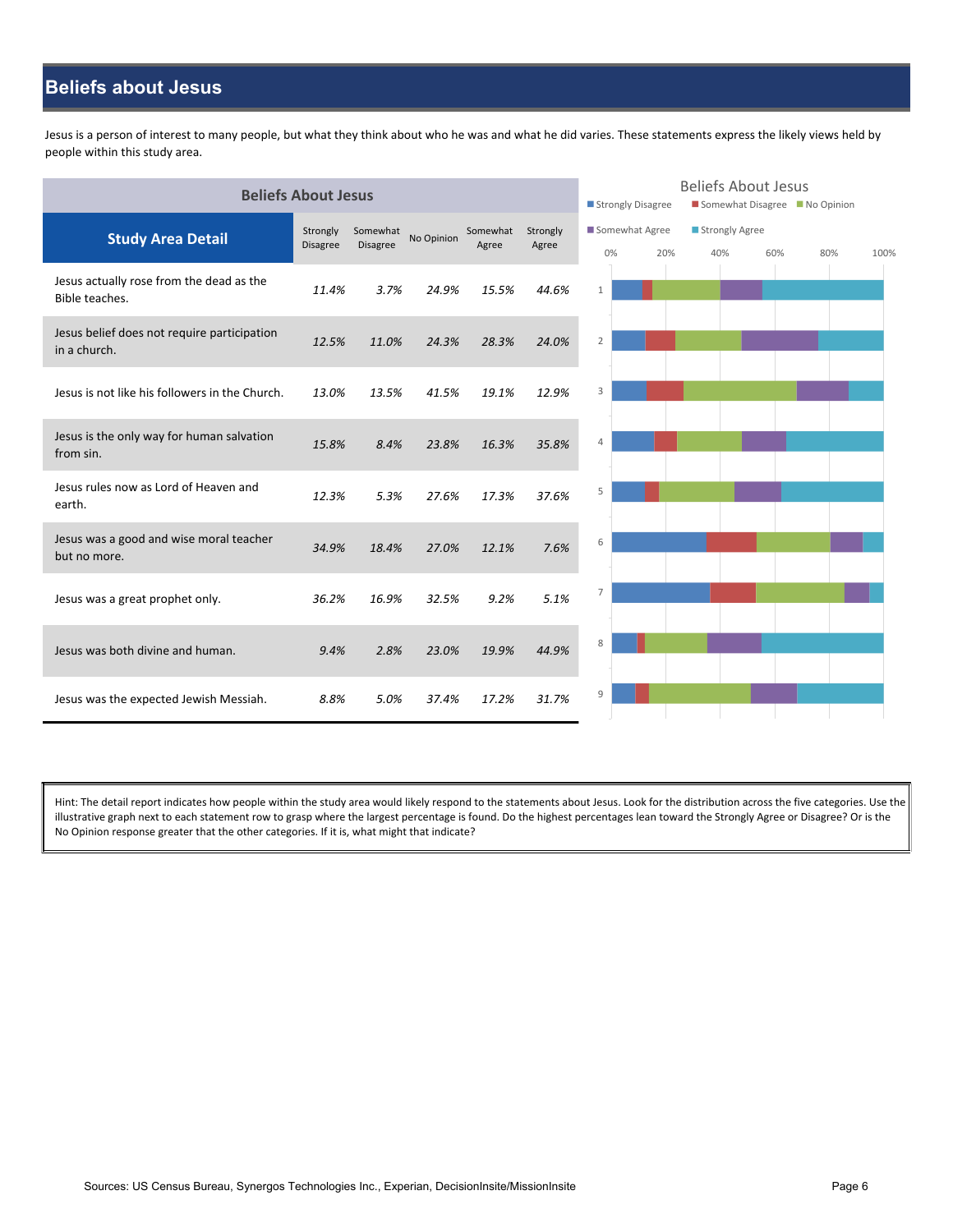|                                                             |                        |            | <b>Beliefs About Jesus</b> |                        |                   |                 |                 |       |
|-------------------------------------------------------------|------------------------|------------|----------------------------|------------------------|-------------------|-----------------|-----------------|-------|
| <b>Study Area Compared to National</b>                      |                        | Study Area |                            |                        | <b>US Average</b> |                 |                 |       |
| <b>Average</b>                                              | All Disagree All Agree |            | <b>Distance</b>            | All Disagree All Agree |                   | <b>Distance</b> | <b>Disagree</b> | Agree |
| Jesus actually rose from the dead as the<br>Bible teaches.  | 15.1%                  | 60.1%      | 45.0                       | 19.4%                  | 52.1%             | 32.6            | 78              | 115   |
| Jesus belief does not require participation<br>in a church. | 23.5%                  | 52.3%      | 28.8                       | 22.0%                  | 50.4%             | 28.4            | 107             | 104   |
| Jesus is not like his followers in the Church.              | 26.5%                  | 32.0%      | 5.5                        | 24.6%                  | 32.2%             | 7.7             | 108             | 99    |
| Jesus is the only way for human salvation<br>from sin.      | 24.2%                  | 52.0%      | 27.9                       | 28.7%                  | 44.1%             | 15.4            | 84              | 118   |
| Jesus rules now as Lord of Heaven and<br>earth.             | 17.6%                  | 54.8%      | 37.2                       | 21.7%                  | 47.7%             | 26.0            | 81              | 115   |
| Jesus was a good and wise moral teacher<br>but no more.     | 53.3%                  | 19.7%      | $-33.7$                    | 46.8%                  | 22.7%             | $-24.1$         | 114             | 87    |
| Jesus was a great prophet only.                             | 53.1%                  | 14.4%      | $-38.7$                    | 48.1%                  | 16.5%             | $-31.6$         | 111             | 87    |
| Jesus was both divine and human.                            | 12.3%                  | 64.8%      | 52.5                       | 15.5%                  | 56.7%             | 41.2            | 79              | 114   |
| Jesus was the expected Jewish Messiah.                      | 13.8%                  | 48.8%      | 35.1                       | 15.9%                  | 41.6%             | 25.7            | 87              | 117   |

Hint: Use the Comparative Index to quickly see how your study area compares to the national average on each statement. If the Disagree numbers are red, then your study area is below the national average of those who disagree regarding that statement. Likewise, if the Agree is red, then your study area is below the national average of those who agreed with that statement. The opposite is true if either the Disagree or Agree numbers are green. If the numbers are green, they your study area is above the national average. If the Comparative Index has no color then you are very close to the national average. These comparisons help set context for your study area. The higher or lower the number on any particular statement, the greater is the study area's departure from the national average. These data help the person reading them understand better the various beliefs about Jesus in the study area.

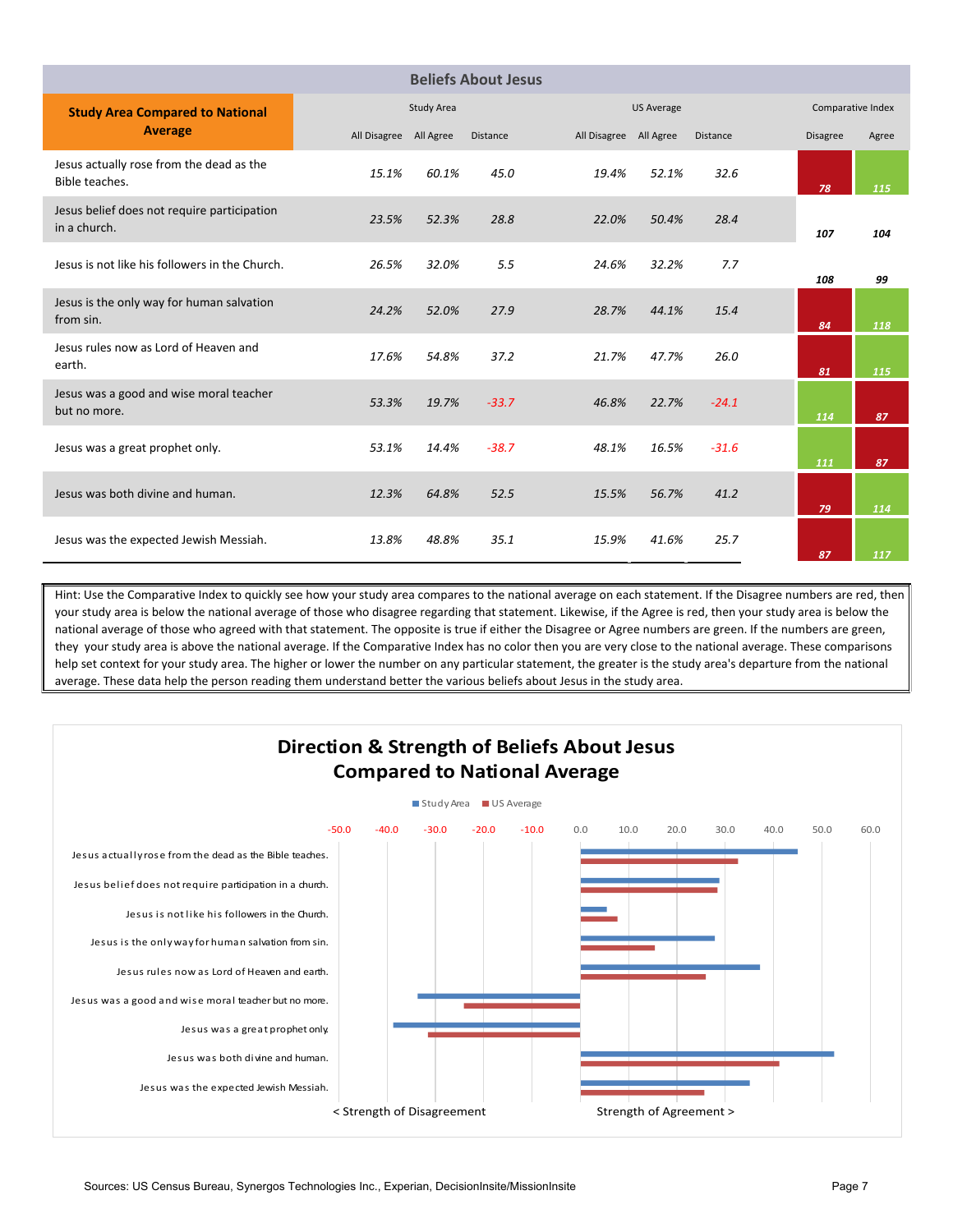|                                                             |                        |            |           | <b>Beliefs about Jesus</b> |                      |       |                        |                              |        |
|-------------------------------------------------------------|------------------------|------------|-----------|----------------------------|----------------------|-------|------------------------|------------------------------|--------|
| <b>Study Area Comparison between 2012 &amp;</b>             |                        | 2012       |           |                            | 2017                 |       |                        | Point Change Between Surveys |        |
| 2017                                                        | All<br><b>Disagree</b> | No Opinion | All Agree | All<br><b>Disagree</b>     | No Opinion All Agree |       | All<br><b>Disagree</b> | No Opinion All Agree         |        |
| Jesus actually rose from the dead as the<br>Bible teaches.  | 10.3%                  | 23.1%      | 66.6%     | 15.1%                      | 24.9%                | 60.1% | 4.8                    | 1.8                          | $-6.5$ |
| Jesus belief does not require participation<br>in a church. | 24.3%                  | 18.4%      | 57.3%     | 23.5%                      | 24.3%                | 52.3% | $-0.8$                 | 5.8                          | $-5.0$ |
| Jesus is not like his followers in the Church.              | 25.4%                  | 41.9%      | 32.8%     | 26.5%                      | 41.5%                | 32.0% | 1.2                    | $-0.4$                       | $-0.8$ |
| Jesus is the only way for human salvation<br>from sin.      | 18.5%                  | 23.3%      | 58.2%     | 24.2%                      | 23.8%                | 52.0% | 5.7                    | 0.5                          | $-6.2$ |
| Jesus rules now as Lord of Heaven and<br>earth.             | 14.8%                  | 27.0%      | 58.3%     | 17.6%                      | 27.6%                | 54.8% | 2.8                    | 0.6                          | $-3.5$ |
| Jesus was a good and wise moral teacher<br>but no more.     | 64.6%                  | 22.3%      | 13.1%     | 53.3%                      | 27.0%                | 19.7% | $-11.3$                | 4.8                          | 6.5    |
| Jesus was both divine and human.                            | 10.5%                  | 24.9%      | 64.7%     | 12.3%                      | 23.0%                | 64.8% | 1.8                    | $-1.9$                       | 0.1    |
| Jesus was the expected Jewish Messiah.                      | 11.0%                  | 39.8%      | 49.2%     | 13.8%                      | 37.4%                | 48.8% | 2.8                    | $-2.4$                       | $-0.3$ |

This report compares the answers on these belief statements between the 2012 and 2017 Quadrenium© surveys. These data will provide a sense of the changing trends on these social and moral belief statements, if any. In the chart that follows, the distance between the 2012 and 2017 agree statements is visualized. The longer the bar, either positive or negative the greater the shift on agreement. This provides a glimps into changes on these issues between the two surveys.



Hint: What does this graph show? It compares the change in agreement between the 2012 Quadrennium Survey and the 2017 Quadrennium Survey for this study area. (It is not a comparison to the national profile.) Look for significant swings in either direction.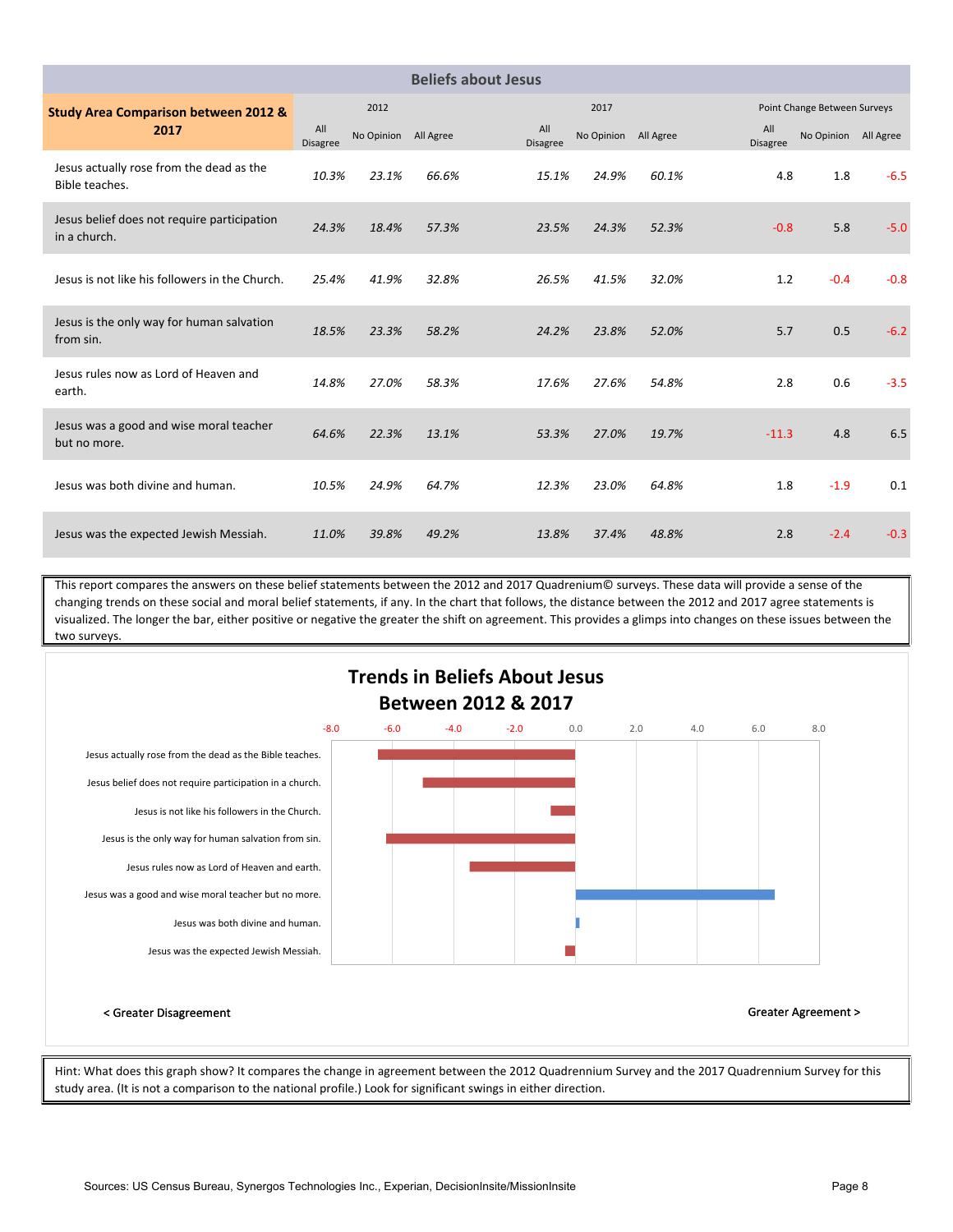#### **Beliefs about Jesus in Rank Order**

| <b>Priority List</b> |  |
|----------------------|--|
|----------------------|--|

|                | <b>Ranking Concern</b>                                   | Ratio | <b>Strength</b>           |
|----------------|----------------------------------------------------------|-------|---------------------------|
| 1              | Jesus was both divine and human.                         | 5.3   | Somewhat strong agreement |
| $\overline{2}$ | Jesus actually rose from the dead as the Bible teaches.  | 4.0   | Weak agreement            |
| 3              | Jesus was the expected Jewish Messiah.                   | 3.5   | Weak agreement            |
| 4              | Jesus rules now as Lord of Heaven and earth.             | 3.1   | Weak agreement            |
| 5.             | Jesus belief does not require participation in a church. | 2.2   | Weak agreement            |
| 6              | Jesus is the only way for human salvation from sin.      | 2.2   | Weak agreement            |
| 7              | Jesus is not like his followers in the Church.           | 1.2   | Very weak agreement       |
| 8              | Jesus was a good and wise moral teacher but no more.     | 0.4   | Very weak agreement       |
| 9              | Jesus was a great prophet only.                          | 0.3   | Very weak agreement       |

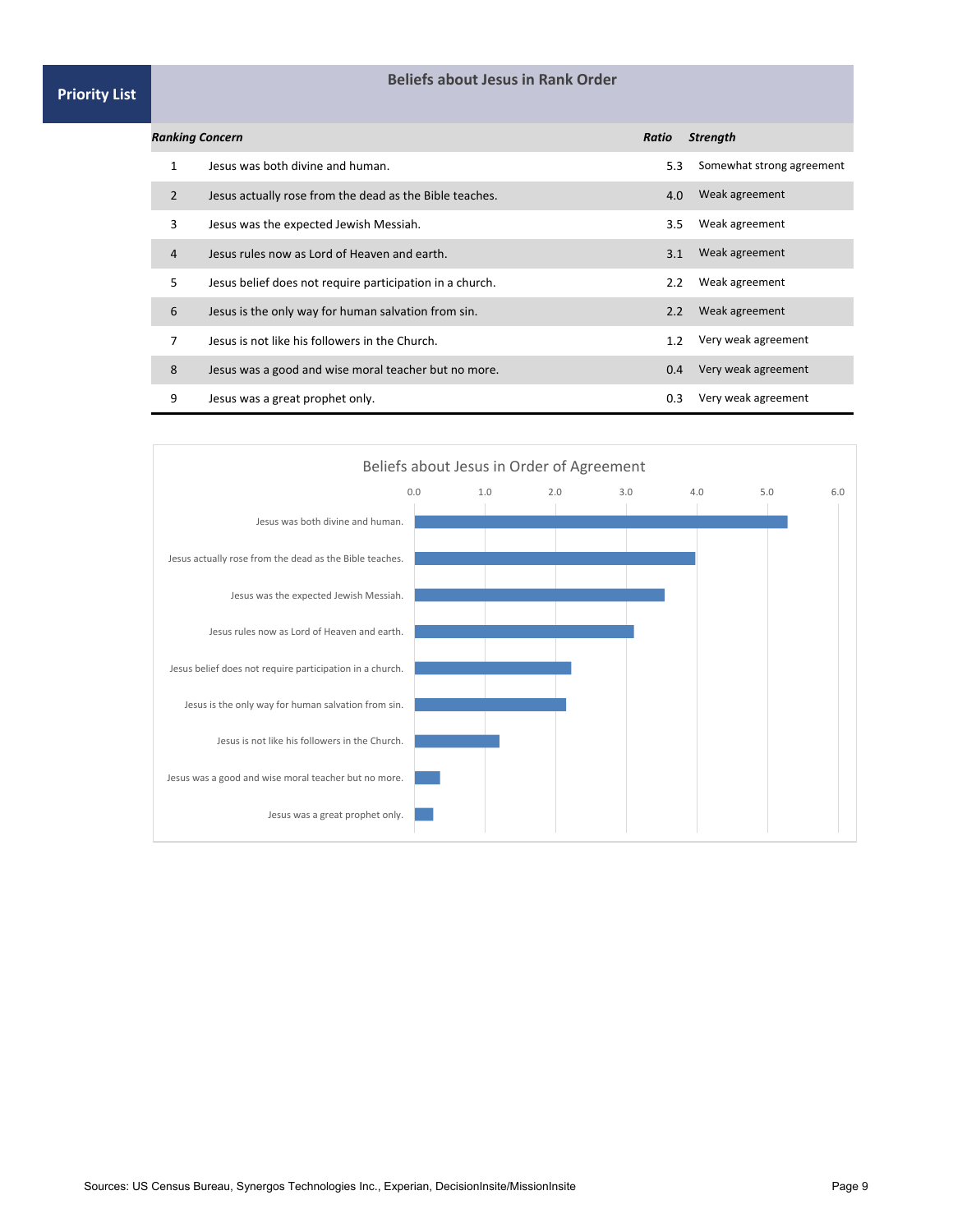### **Beliefs about Social & Moral Values**

A great deal of diversity of opinion of many social and moral issues exists. The table below presents the projected views that are likely to be dominate in the study area.

| <b>Social and Moral Values</b>                                                                                                    |                             |                             |            |                   |                   |                                 |                                     |  |  |  |  |
|-----------------------------------------------------------------------------------------------------------------------------------|-----------------------------|-----------------------------|------------|-------------------|-------------------|---------------------------------|-------------------------------------|--|--|--|--|
| <b>Study Area Detail</b>                                                                                                          | Strongly<br><b>Disagree</b> | Somewhat<br><b>Disagree</b> | No Opinion | Somewhat<br>Agree | Strongly<br>Agree |                                 | Social and Moral Values             |  |  |  |  |
| I believe                                                                                                                         |                             |                             |            |                   |                   | Strongly Disagree<br>No Opinion | Somewhat Disagree<br>Somewhat Agree |  |  |  |  |
|                                                                                                                                   |                             |                             |            |                   |                   | Strongly Agree                  |                                     |  |  |  |  |
| abortion should become illegal.                                                                                                   | 30.5%                       | 15.6%                       | 20.4%      | 14.3%             | 19.3%             |                                 |                                     |  |  |  |  |
| America has a moral responsibility to be a force for<br>good in the world.                                                        | 3.1%                        | 7.8%                        | 23.5%      | 40.3%             | 25.3%             |                                 |                                     |  |  |  |  |
| asking the rich to pay a higher tax rate is a way to<br>establish economic justice.                                               | 10.6%                       | 11.9%                       | 18.9%      | 31.1%             | 27.7%             |                                 |                                     |  |  |  |  |
| children should be raised by a mother and father only,<br>if possible.                                                            | 18.3%                       | 15.6%                       | 21.4%      | 23.3%             | 21.4%             |                                 |                                     |  |  |  |  |
| globalism (however you understand it) is a threat to<br>our nation's economic future.                                             | 7.9%                        | 16.3%                       | 38.6%      | 25.4%             | 11.9%             |                                 |                                     |  |  |  |  |
| greater emphasis must be given to embracing our<br>ethnic diversity.                                                              | 6.2%                        | 12.4%                       | 30.9%      | 30.9%             | 19.6%             |                                 |                                     |  |  |  |  |
| marriage is a relationship between one man and one<br>woman only.                                                                 | 24.7%                       | 11.4%                       | 17.3%      | 11.6%             | 35.0%             |                                 |                                     |  |  |  |  |
| our society must give more attention to accomplishing<br>economic justice.                                                        | 4.9%                        | 10.0%                       | 29.0%      | 38.6%             | 17.5%             |                                 |                                     |  |  |  |  |
| race relations in the United States are generally good.                                                                           | 18.1%                       | 36.9%                       | 22.1%      | 19.8%             | 3.3%              |                                 |                                     |  |  |  |  |
| religion must play a primary role in shaping social<br>morality.                                                                  | 17.1%                       | 10.4%                       | 21.7%      | 28.4%             | 22.5%             |                                 |                                     |  |  |  |  |
| same-sex marriage must remain legal and protected.                                                                                | 21.7%                       | 11.5%                       | 24.0%      | 15.3%             | 27.5%             |                                 |                                     |  |  |  |  |
| some form of amnesty program for illegal immigrants<br>who have been working and living in this country<br>should be implemented. | 12.7%                       | 15.8%                       | 22.0%      | 33.9%             | 15.7%             |                                 |                                     |  |  |  |  |
| that the US is losing its place of world leadership.                                                                              | 4.0%                        | 9.8%                        | 20.3%      | 41.8%             | 24.1%             |                                 |                                     |  |  |  |  |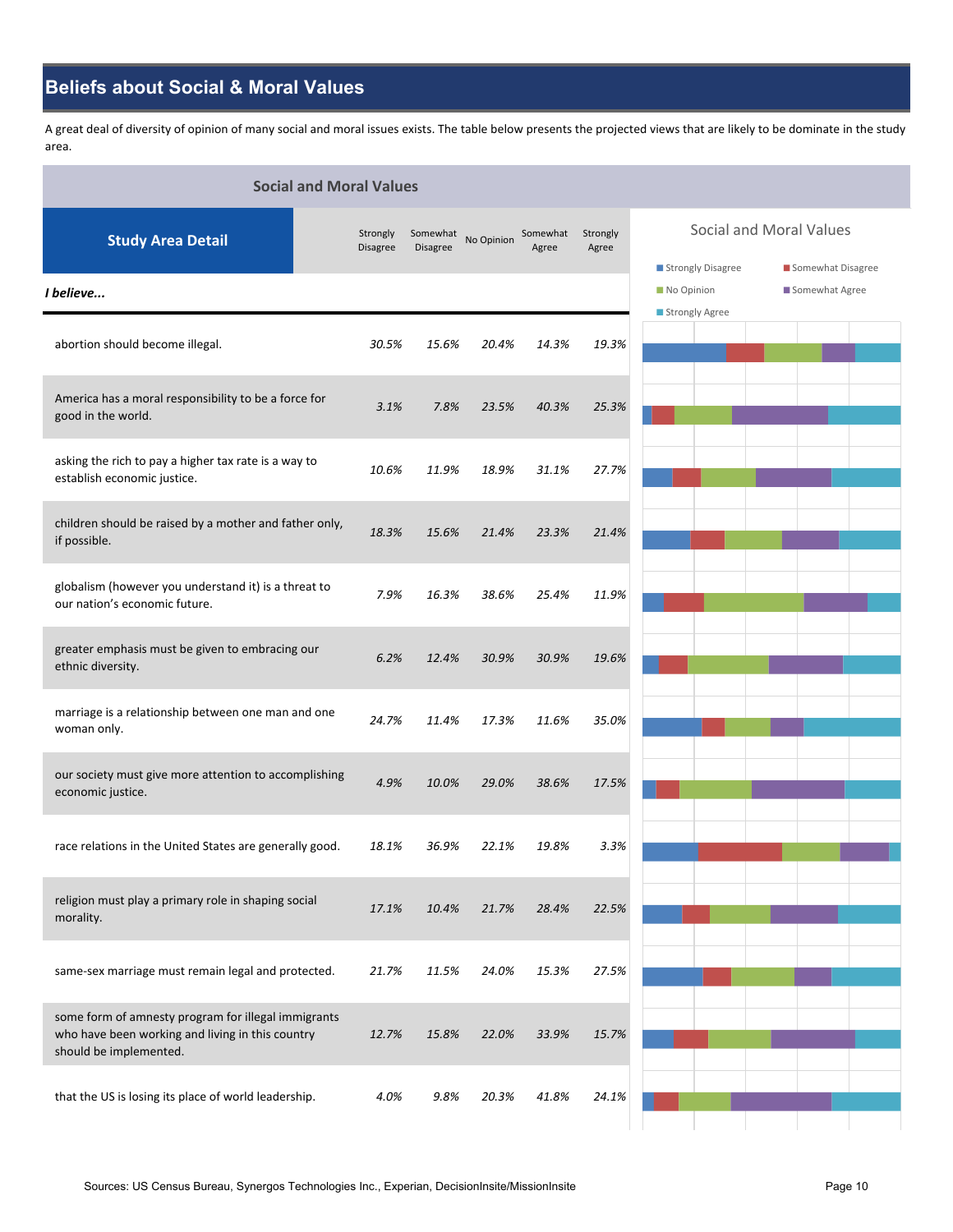| the science that says humans are affecting the climate<br>of the planet (i.e. climate change)                                                            | 9.7%  | 12.0% | 19.7% | 28.6% | 30.2% |  |  |  |
|----------------------------------------------------------------------------------------------------------------------------------------------------------|-------|-------|-------|-------|-------|--|--|--|
| the US should pursue every avenue to stop illegal<br>immigrants flowing into this country.                                                               | 7.7%  | 13.4% | 19.7% | 28.4% | 30.9% |  |  |  |
| there is too much attention paid to race and racial<br>issues in our country these days.                                                                 | 10.2% | 16.2% | 16.9% | 31.0% | 25.8% |  |  |  |
| tolerance is necessary for social peace and wellbeing.                                                                                                   | 3.4%  | 7.6%  | 19.4% | 37.5% | 32.1% |  |  |  |
| traditional marriage as a social institution is becoming<br>obsolete.                                                                                    | 13.0% | 15.4% | 24.0% | 34.0% | 13.7% |  |  |  |
| we must be good stewards of the environment even if<br>it means restricting natural resource development.<br>(such as drilling for oil, fracking, etc.). | 4.5%  | 12.3% | 22.8% | 33.0% | 27.5% |  |  |  |
| we need to promote sensible gun laws to reduce gun<br>violence.                                                                                          | 10.6% | 12.6% | 17.5% | 28.3% | 31.1% |  |  |  |
| children are adequately taught good moral standards<br>today.                                                                                            | 37.8% | 37.6% | 15.0% | 6.6%  | 3.0%  |  |  |  |
| believe religious communities should have to fully<br>embrace LGBTQ persons (Lesbian, Gay, Bisexual,<br>Transgender, Queer).                             | 22.0% | 17.6% | 27.1% | 15.8% | 17.6% |  |  |  |
| believe the government should be deeply involved in<br>solving poverty.                                                                                  | 8.8%  | 16.5% | 22.0% | 30.7% | 22.1% |  |  |  |
| I have great hope for the future of my own community<br>(i.e. neighborhood, village, town).                                                              | 3.7%  | 11.7% | 31.7% | 41.9% | 11.1% |  |  |  |
|                                                                                                                                                          |       |       |       |       |       |  |  |  |

Hint: The detail report indicates how people within the study area would likely respond to the statements about social and moral beliefs. Look for the distribution across the five categories. Use the illustrative graph next to each statement row to grasp where the largest percentage is found. Do the highest percentages lean toward the Strongly Agree or Disagree? Or is the No Opinion response greater that the other categories. If it is, what might that indicate?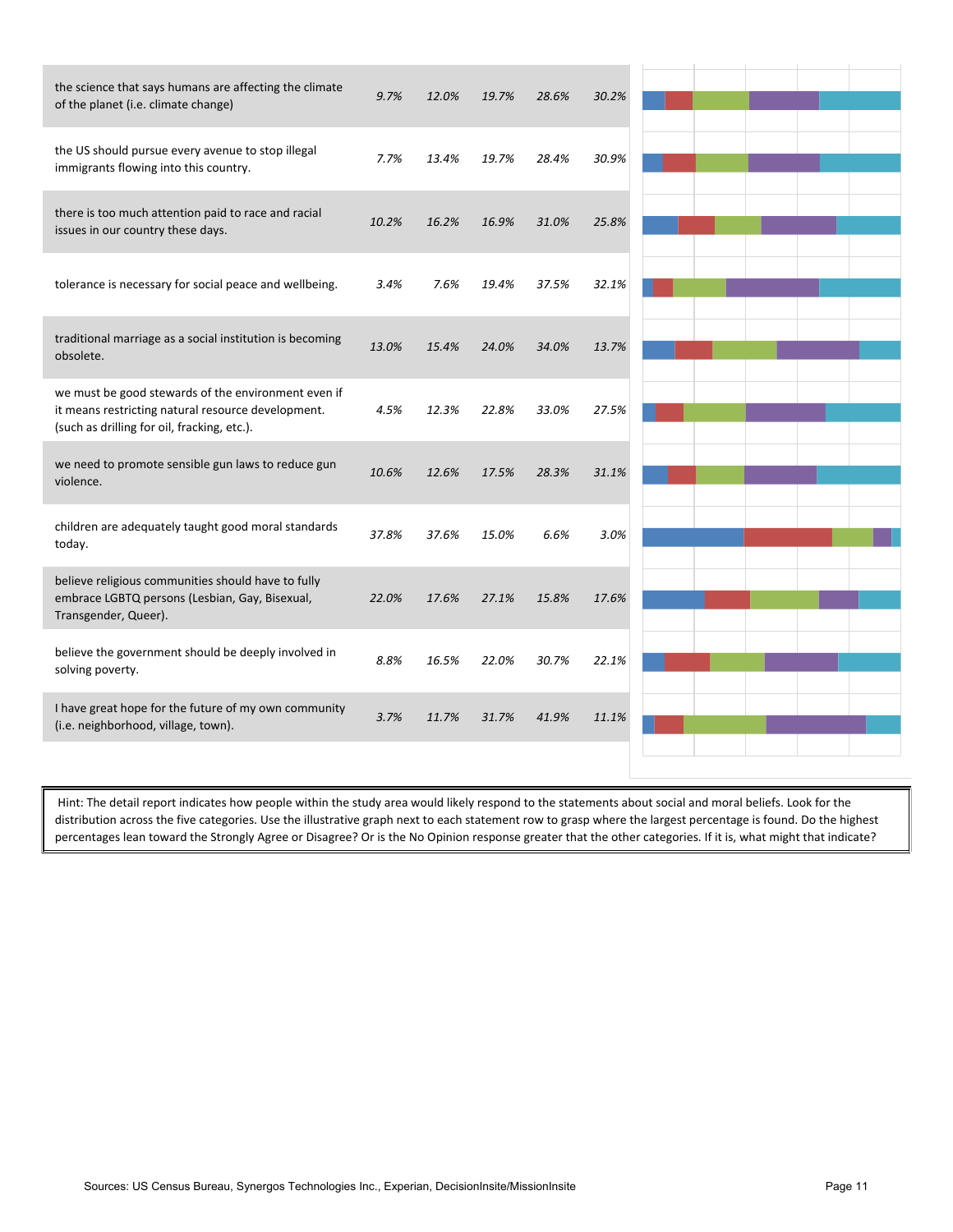|                                                                                                                                      |                 |            |                   | <b>Social and Moral Values</b> |                   |                   |          |                   |
|--------------------------------------------------------------------------------------------------------------------------------------|-----------------|------------|-------------------|--------------------------------|-------------------|-------------------|----------|-------------------|
| <b>Study Area Compared to the National</b>                                                                                           |                 | Study Area |                   |                                | <b>US Average</b> |                   |          | Comparative Index |
| <b>Average</b>                                                                                                                       | <b>Disagree</b> | Agree      | Point<br>Distance | Disagree                       | Agree             | Point<br>Distance | Disagree | Agree             |
| I believe                                                                                                                            |                 |            |                   |                                |                   |                   |          |                   |
| abortion should become illegal.                                                                                                      | 46.1%           | 33.6%      | $-12.5$           | 53.3%                          | 26.1%             | $-27.1$           | 87       | 129               |
| America has a moral responsibility to be a<br>force for good in the world.                                                           | 11.0%           | 65.5%      | 54.6              | 12.6%                          | 64.9%             | 52.4              | 87       | 101               |
| asking the rich to pay a higher tax rate is a<br>way to establish economic justice.                                                  | 22.4%           | 58.7%      | 36.3              | 22.5%                          | 57.7%             | 35.2              | 100      | 102               |
| children should be raised by a mother and<br>father only, if possible.                                                               | 33.9%           | 44.8%      | 10.8              | 38.1%                          | 39.6%             | 1.6               | 89       | 113               |
| globalism (however you understand it) is a<br>threat to our nation's economic future.                                                | 24.2%           | 37.2%      | 13.0              | 27.8%                          | 33.8%             | 6.0               | 87       | 110               |
| greater emphasis must be given to<br>embracing our ethnic diversity.                                                                 | 18.6%           | 50.5%      | 31.9              | 16.6%                          | 53.7%             | 37.2              | 112      | 94                |
| marriage is a relationship between one man<br>and one woman only.                                                                    | 36.1%           | 46.6%      | 10.5              | 40.4%                          | 41.8%             | 1.5               | 89       | 111               |
| our society must give more attention to<br>accomplishing economic justice.                                                           | 14.9%           | 56.1%      | 41.2              | 14.1%                          | 58.3%             | 44.2              | 106      | 96                |
| race relations in the United States are<br>generally good.                                                                           | 55.0%           | 23.0%      | $-32.0$           | 55.1%                          | 22.5%             | $-32.6$           | 100      | 102               |
| religion must play a primary role in shaping<br>social morality.                                                                     | 27.6%           | 50.8%      | 23.3              | 32.9%                          | 43.5%             | 10.6              | 84       | 117               |
| same-sex marriage must remain legal and<br>protected.                                                                                | 33.2%           | 42.8%      | 9.6               | 27.2%                          | 49.4%             | 22.2              | 122      | 87                |
| some form of amnesty program for illegal<br>immigrants who have been working and<br>living in this country should be<br>implemented. | 28.4%           | 49.6%      | 21.2              | 24.4%                          | 52.1%             | 27.7              | 116      | 95                |
| that the US is losing its place of world<br>leadership.                                                                              | 13.8%           | 65.9%      | 52.2              | 14.8%                          | 64.5%             | 49.7              | 93       | 102               |
| the science that says humans are affecting<br>the climate of the planet (i.e. climate<br>change)                                     | 21.6%           | 58.7%      | 37.1              | 17.8%                          | 62.8%             | 45.0              | 122      | 94                |
| the US should pursue every avenue to stop<br>illegal immigrants flowing into this country.                                           | 21.1%           | 59.3%      | 38.2              | 25.0%                          | 54.5%             | 29.5              | 84       | 109               |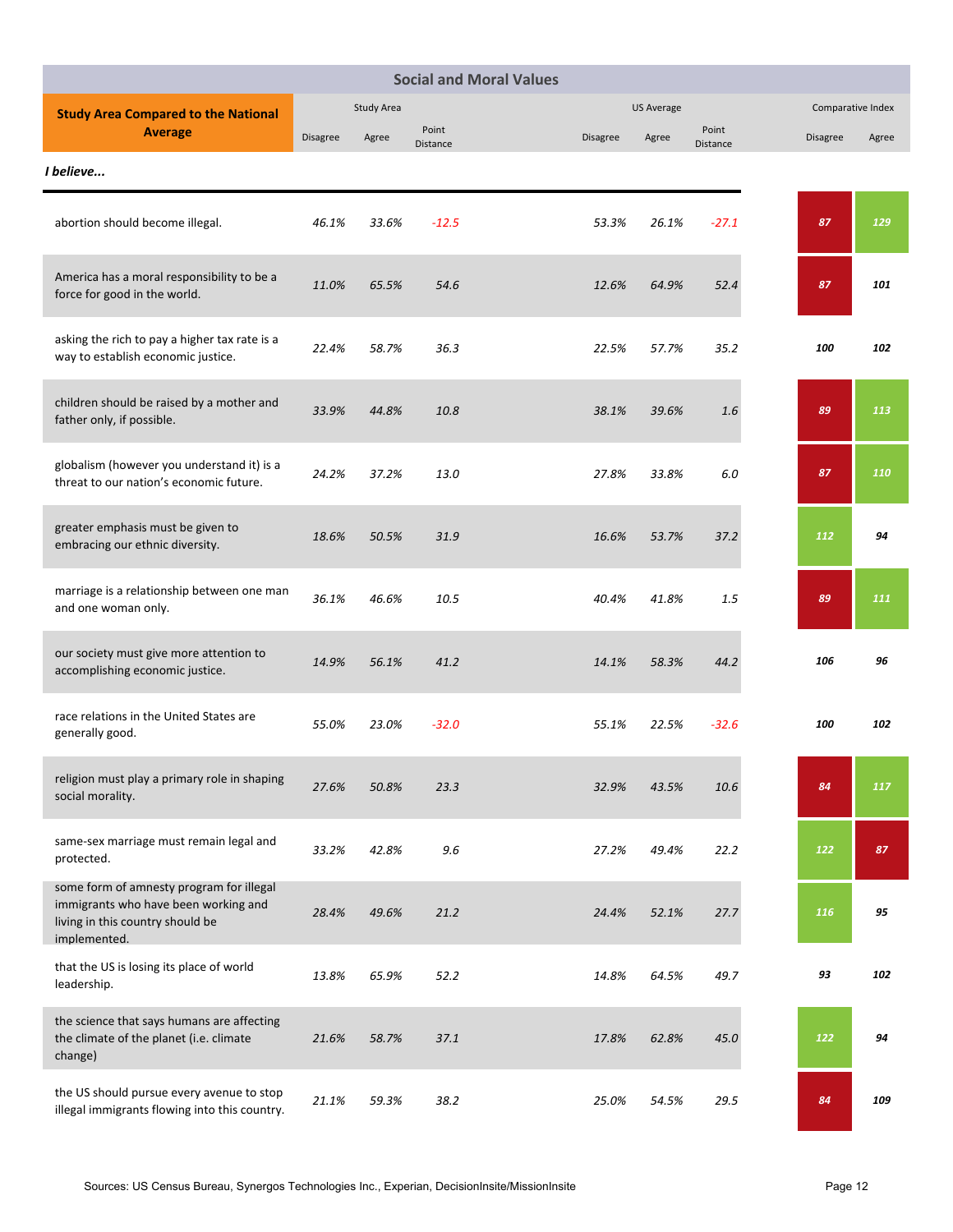| <b>Study Area Compared to the National</b>                                                                                                                  |                 | Study Area |                          |                 | <b>US Average</b> |                          |                 | Comparative Index |
|-------------------------------------------------------------------------------------------------------------------------------------------------------------|-----------------|------------|--------------------------|-----------------|-------------------|--------------------------|-----------------|-------------------|
| <b>Average</b>                                                                                                                                              | <b>Disagree</b> | Agree      | Point<br><b>Distance</b> | <b>Disagree</b> | Agree             | Point<br><b>Distance</b> | <b>Disagree</b> | Agree             |
| there is too much attention paid to race and<br>racial issues in our country these days.                                                                    | 26.4%           | 56.7%      | 30.3                     | 30.9%           | 50.4%             | 19.5                     | 85              | 113               |
| tolerance is necessary for social peace and<br>wellbeing.                                                                                                   | 11.0%           | 69.6%      | 58.7                     | 9.8%            | 71.7%             | 61.9                     | 112             | 97                |
| traditional marriage as a social institution is<br>becoming obsolete.                                                                                       | 28.4%           | 47.7%      | 19.3                     | 28.0%           | 45.6%             | 17.6                     | 101             | 105               |
| we must be good stewards of the<br>environment even if it means restricting<br>natural resource development. (such as<br>drilling for oil, fracking, etc.). | 16.7%           | 60.5%      | 43.8                     | 14.7%           | 63.3%             | 48.6                     | 114             | 96                |
| we need to promote sensible gun laws to<br>reduce gun violence.                                                                                             | 23.2%           | 59.4%      | 36.2                     | 18.9%           | 63.4%             | 44.5                     | 122             | 94                |
| children are adequately taught good moral<br>standards today.                                                                                               | 75.4%           | 9.6%       | $-65.8$                  | 70.2%           | 12.2%             | $-58.0$                  | 107             | 79                |
| believe religious communities should have<br>to fully embrace LGBTQ persons (Lesbian,<br>Gay, Bisexual, Transgender, Queer).                                | 39.6%           | 33.4%      | $-6.2$                   | 36.3%           | 35.6%             | $-0.7$                   | 109             | 94                |
| believe the government should be deeply<br>involved in solving poverty.                                                                                     | 25.3%           | 52.8%      | 27.5                     | 23.8%           | 54.7%             | 30.9                     | 106             | 96                |
| I have great hope for the future of my own<br>community (i.e. neighborhood, village,<br>town).                                                              | 15.4%           | 53.0%      | 37.6                     | 14.6%           | 53.0%             | 38.4                     | 105             | 100               |

Hint: Use the Comparative Index to quickly see how your study area compares to the national average on each statement. If the Disagree numbers are red, then your study area is below the national average of those who disagree regarding that statement. Likewise, if the Agree is red, then your study area is below the national average of those who agreed with that statement. The opposite is true if either the Disagree or Agree numbers are green. If the numbers are green, they your study area is above the national average. If the Comparative Index has no color then you are very close to the national average. These comparisons help set context for your study area. The higher or lower the number on any particular statement, the greater is the study area's departure from the national average. These data help the person reading them understand better the social and moral beliefs of the study area.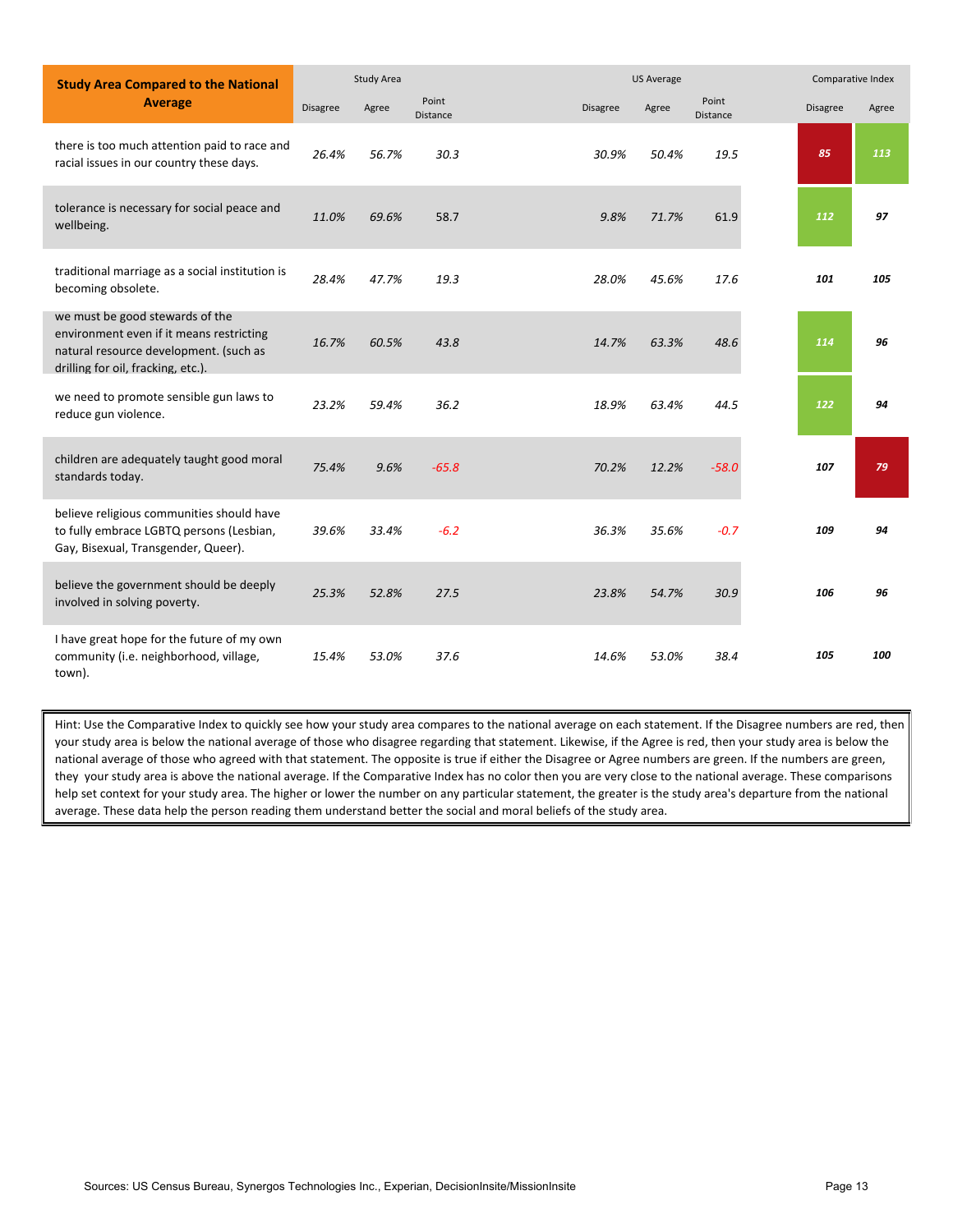| <b>Direction &amp; Strength of Social and Moral Beliefs</b><br><b>Compared to National Average</b><br>Study Area US Average                           |                        |         |                                                                |     |      |      |                               |      |
|-------------------------------------------------------------------------------------------------------------------------------------------------------|------------------------|---------|----------------------------------------------------------------|-----|------|------|-------------------------------|------|
| I believe<br>-80.0                                                                                                                                    | $-60.0$                | $-40.0$ | $-20.0$                                                        | 0.0 | 20.0 | 40.0 | 60.0                          | 80.0 |
| abortion should become illegal.                                                                                                                       |                        |         |                                                                |     |      |      |                               |      |
| America has a moral responsibility to be a force for good in the world.                                                                               |                        |         |                                                                |     |      |      |                               |      |
| asking the rich to pay a higher tax rate is a way to establish economic justice.                                                                      |                        |         |                                                                |     |      |      |                               |      |
| children should be raised by a mother and father only, if possible.                                                                                   |                        |         |                                                                |     |      |      |                               |      |
| globalism (however you understand it) is a threat to our nation's economic future.                                                                    |                        |         |                                                                |     |      |      |                               |      |
| greater emphasis must be given to embracing our ethnic diversity.                                                                                     |                        |         |                                                                |     |      |      |                               |      |
| marriage is a relationship between one man and one woman only.                                                                                        |                        |         |                                                                |     |      |      |                               |      |
| our society must give more attention to accomplishing economic justice.                                                                               |                        |         |                                                                |     |      |      |                               |      |
| race relations in the United States are generally good.                                                                                               |                        |         |                                                                |     |      |      |                               |      |
| religion must play a primary role in shaping social morality.                                                                                         |                        |         |                                                                |     |      |      |                               |      |
| same-sex marriage must remain legal and protected.                                                                                                    |                        |         |                                                                |     |      |      |                               |      |
| some form of amnesty program for illegal immigrants who have been working and living in<br>this country should be implemented.                        |                        |         |                                                                |     |      |      |                               |      |
| that the US is losing its place of world leadership.                                                                                                  |                        |         |                                                                |     |      |      |                               |      |
| the science that says humans are affecting the climate of the planet (i.e. climate change)                                                            |                        |         |                                                                |     |      |      |                               |      |
| the US should pursue every avenue to stop illegal immigrants flowing into this country.                                                               |                        |         |                                                                |     |      |      |                               |      |
| Study Area Compared to the National Average                                                                                                           |                        |         |                                                                |     |      |      |                               |      |
| there is too much attention paid to race and racial issues in our country these days.                                                                 |                        |         |                                                                |     |      |      |                               |      |
| tolerance is necessary for social peace and wellbeing.                                                                                                |                        |         |                                                                |     |      |      |                               |      |
| traditional marriage as a social institution is becoming obsolete.                                                                                    |                        |         |                                                                |     |      |      |                               |      |
| we must be good stewards of the environment even if it means restricting natural resource<br>development. (such as drilling for oil, fracking, etc.). |                        |         |                                                                |     |      |      |                               |      |
| we need to promote sensible gun laws to reduce gun violence.                                                                                          |                        |         |                                                                |     |      |      |                               |      |
| children are adequately taught good moral standards today.                                                                                            |                        |         |                                                                |     |      |      |                               |      |
| believe religious communities should have to fully embrace LGBTQ persons (Lesbian, Gay,<br>Bisexual, Transgender, Queer).                             |                        |         |                                                                |     |      |      |                               |      |
| believe the government should be deeply involved in solving poverty.                                                                                  |                        |         |                                                                |     |      |      |                               |      |
| I have great hope for the future of my own community (i.e. neighborhood, village, town).                                                              |                        |         |                                                                |     |      |      |                               |      |
|                                                                                                                                                       | < Greater Disagreement |         | وبعومناوال وعالج اومره الموموم والممالح وبموريناه والموموعوناه |     |      |      | <b>Greater Agreement &gt;</b> |      |

Hint: This chart visualizes the general trend in social and moral beliefs. It calculates the distance between the "agrees" and the "disagrees". There are three things to learn from it. First what direction are the bars going? If they are going to the left, it means the general trend is to disagree. If to the right, the trend is to agree. The second thing to learn is how far the agree or disagree trend is moving. The longer the bars are, the stronger the trend in either direction. Finally, this graph also compares the study area to the national average on each of these beliefs.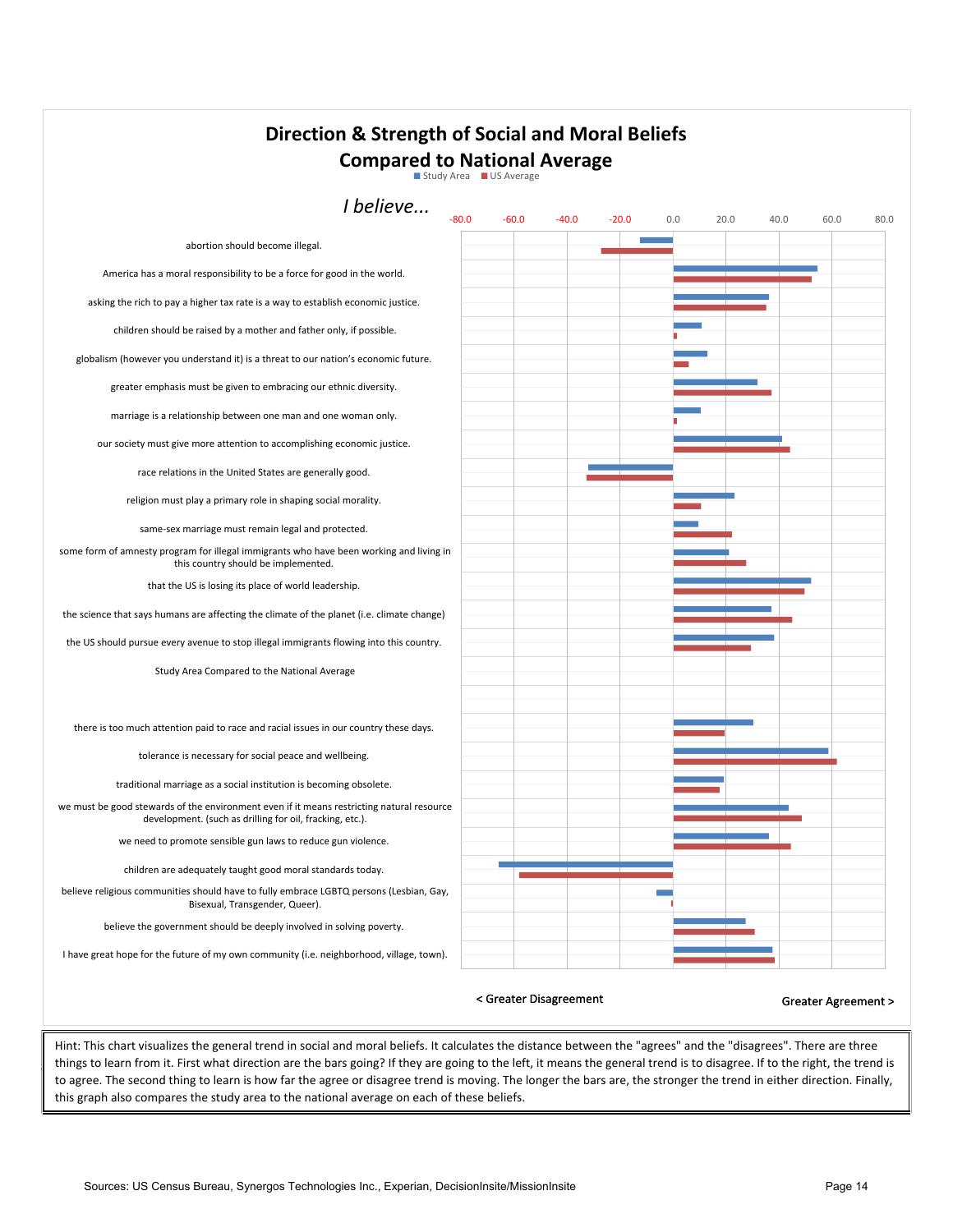|                                                                                                                              | <b>Social and Moral Values</b>             |                        |                      |       |                        |                      |       |                                                                                                         |                              |         |  |
|------------------------------------------------------------------------------------------------------------------------------|--------------------------------------------|------------------------|----------------------|-------|------------------------|----------------------|-------|---------------------------------------------------------------------------------------------------------|------------------------------|---------|--|
| <b>Study Area Comparison between 2012 &amp;</b>                                                                              |                                            |                        | 2012                 |       |                        | 2017                 |       |                                                                                                         | Point Change Between Surveys |         |  |
| 2017                                                                                                                         |                                            | All<br><b>Disagree</b> | No Opinion All Agree |       | All<br><b>Disagree</b> | No Opinion All Agree |       | All<br><b>Disagree</b>                                                                                  | No Opinion All Agree         |         |  |
| I believe                                                                                                                    |                                            |                        |                      |       |                        |                      |       | Note not all items on 2012 were on 2017 and not all on 2017 were on 2012. Only same items are compared. |                              |         |  |
| abortion should become illegal.                                                                                              |                                            | 33.3%                  | 16.2%                | 50.5% | 46.1%                  | 20.4%                | 33.6% | 12.7                                                                                                    | 4.2                          | $-16.9$ |  |
| America has a moral responsibility to be a<br>force for good in the world.                                                   |                                            | 12.0%                  | 16.5%                | 71.5% | 11.0%                  | 23.5%                | 65.5% | $-1.0$                                                                                                  | 7.1                          | $-6.0$  |  |
| asking the rich to pay a higher tax rate is a<br>way to establish economic justice.                                          |                                            | 25.0%                  | 17.5%                | 57.5% | 22.4%                  | 18.9%                | 58.7% | $-2.6$                                                                                                  | 1.4                          | 1.2     |  |
| children should be raised by a mother and<br>father only, if possible.                                                       |                                            | 16.3%                  | 17.1%                | 66.6% | 33.9%                  | 21.4%                | 44.8% | 17.6                                                                                                    | 4.3                          | $-21.9$ |  |
| and one woman only.                                                                                                          | marriage is a relationship between one man | 30.3%                  | 13.7%                | 56.0% | 36.1%                  | 17.3%                | 46.6% | 5.8                                                                                                     | 3.6                          | $-9.4$  |  |
| religion must play a primary role in shaping<br>social morality.                                                             |                                            | 18.8%                  | 19.7%                | 61.5% | 27.6%                  | 21.7%                | 50.8% | 8.8                                                                                                     | 2.0                          | $-10.7$ |  |
| same-sex marriage must remain legal and<br>protected.                                                                        |                                            | 43.3%                  | 20.3%                | 36.5% | 33.2%                  | 24.0%                | 42.8% | $-10.1$                                                                                                 | 3.7                          | 6.3     |  |
| the science that says humans are affecting<br>the climate of the planet (i.e. climate<br>change)                             |                                            | 21.1%                  | 20.4%                | 58.6% | 21.6%                  | 19.7%                | 58.7% | 0.6                                                                                                     | $-0.7$                       | 0.2     |  |
| tolerance is necessary for social peace and<br>wellbeing.                                                                    |                                            | 11.1%                  | 15.1%                | 73.8% | 11.0%                  | 19.4%                | 69.6% | $-0.1$                                                                                                  | 4.3                          | $-4.1$  |  |
| traditional marriage as a social institution is<br>becoming obsolete.                                                        |                                            | 32.2%                  | 21.3%                | 46.5% | 28.4%                  | 24.0%                | 47.7% | $-3.8$                                                                                                  | 2.7                          | 1.1     |  |
| children are adequately taught good moral<br>standards today.                                                                |                                            | 84.8%                  | 8.5%                 | 6.7%  | 75.4%                  | 15.0%                | 9.6%  | $-9.4$                                                                                                  | 6.5                          | 2.9     |  |
| believe religious communities should have<br>to fully embrace LGBTQ persons (Lesbian,<br>Gay, Bisexual, Transgender, Queer). |                                            | 30.2%                  | 27.9%                | 41.9% | 39.6%                  | 27.1%                | 33.4% | 9.4                                                                                                     | $-0.8$                       | $-8.5$  |  |
| believe the government should be deeply<br>involved in solving poverty.                                                      |                                            | 24.0%                  | 13.0%                | 63.1% | 25.3%                  | 22.0%                | 52.8% | $1.3\,$                                                                                                 | 9.1                          | $-10.3$ |  |

Hint: This report compares the answers on these belief statements between the 2012 and 2017 Quadrenium© surveys. These data will provide a sense of the changing trends on these social and moral belief statements, if there any. In the chart that follows, the distance between the 2012 and 2017 agree statements is visualized. The longer the bar, either positive or negative the greater the shift on agreement. This provides a glimps into changes on these issues between the two surveys.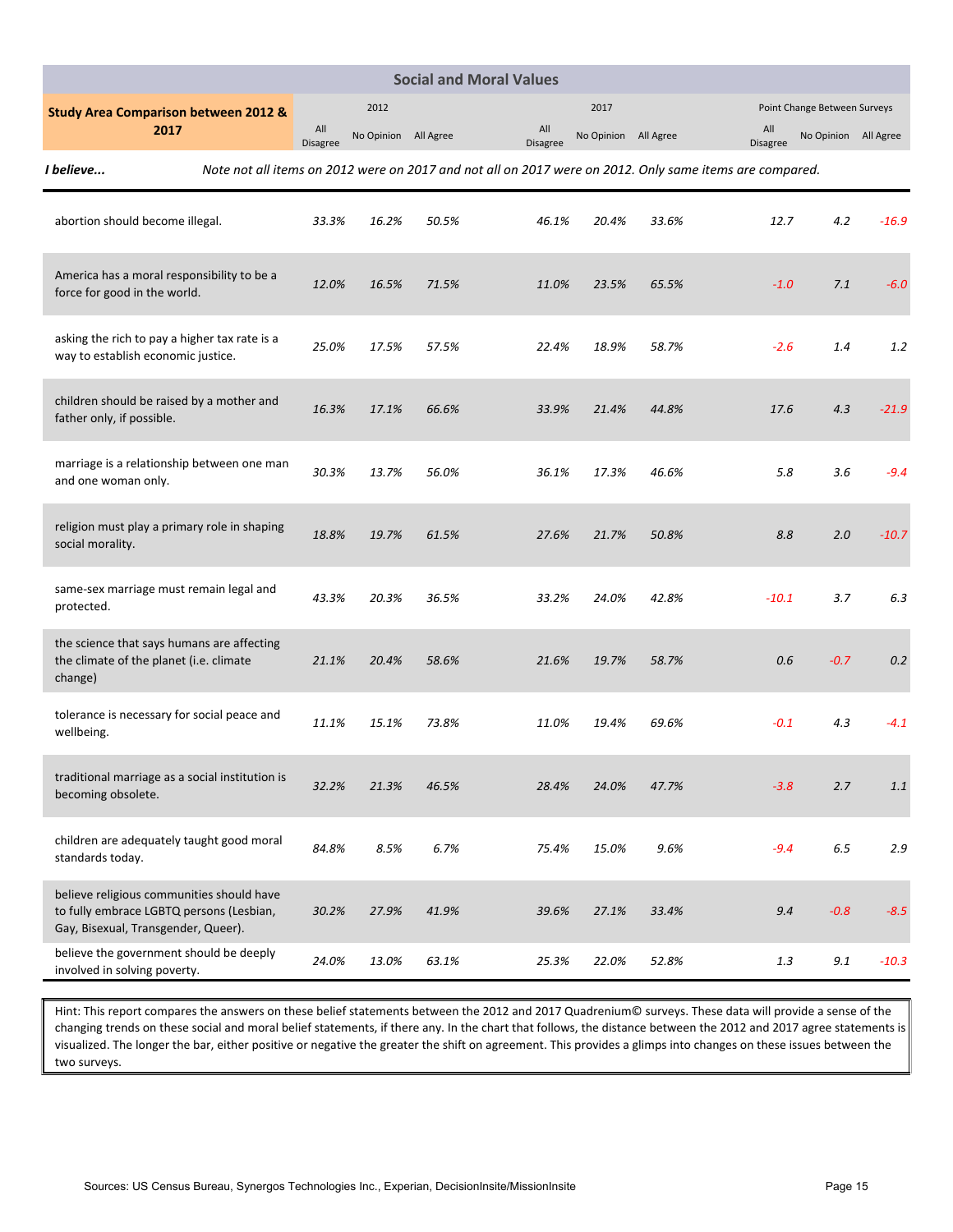

Hint: What does this graph show? It compares the change in agreement between the 2012 Quadrennium Survey and the 2017 Quadrennium Survey for this study area. (It is not a comparison to the national profile.) Look for significant swings in either direction.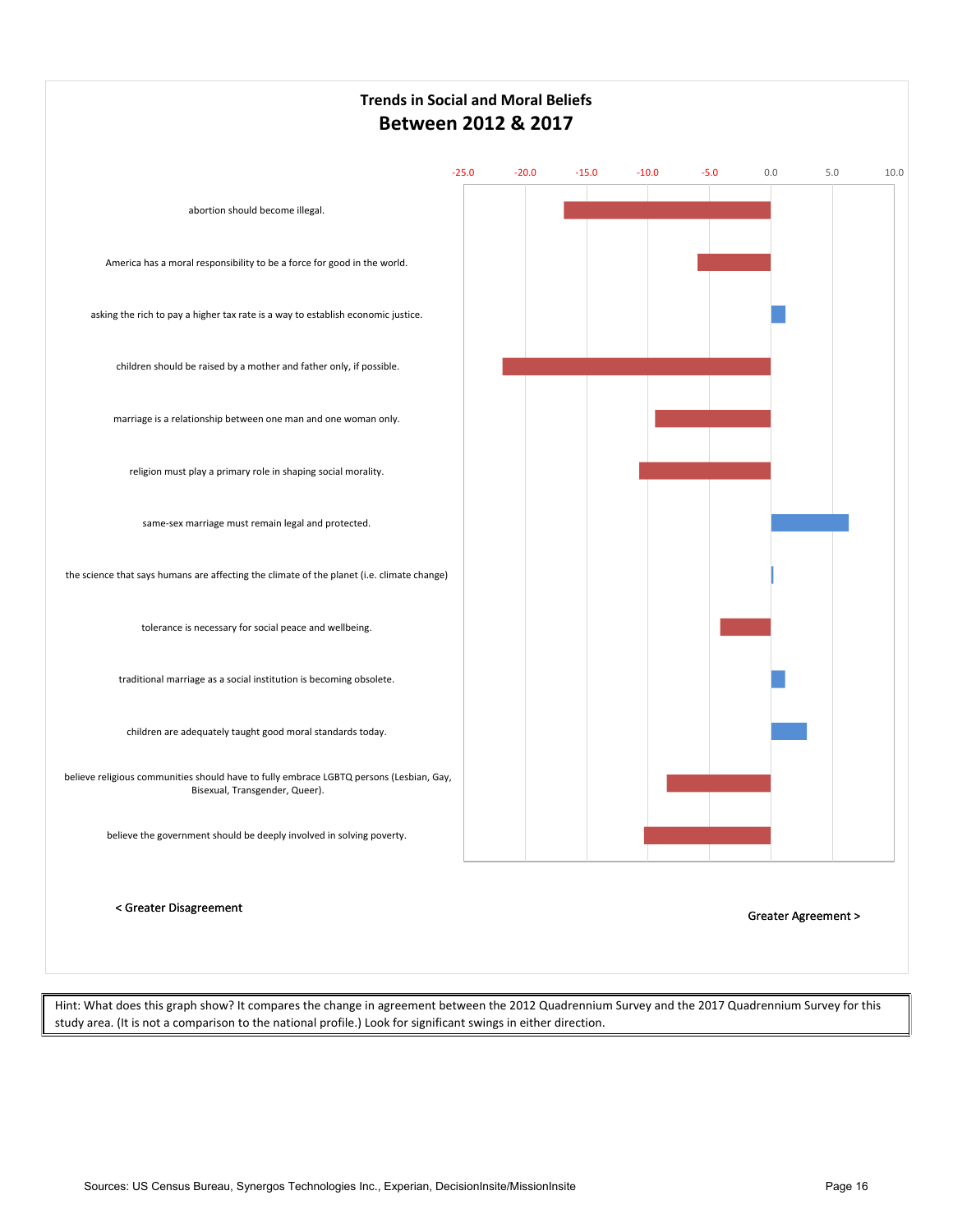### **Social and Moral Beliefs by Strength of Importance**

| <b>Ranking Concern</b> |                                                                                                                                                                  | Ratio | <b>Strength</b>           |
|------------------------|------------------------------------------------------------------------------------------------------------------------------------------------------------------|-------|---------------------------|
| 1                      | I believe tolerance is necessary for social peace and wellbeing.                                                                                                 | 6.3   | Somewhat strong agreement |
| $\overline{2}$         | I believe America has a moral responsibility to be a force for good in the<br>world.                                                                             | 6.0   | Somewhat strong agreement |
| 3                      | I believe that the US is losing its place of world leadership.                                                                                                   | 4.8   | Somewhat strong agreement |
| 4                      | I believe our society must give more attention to accomplishing economic<br>justice.                                                                             | 3.8   | Very weak agreement       |
| 5                      | I believe we must be good stewards of the environment even if it means<br>restricting natural resource development. (such as drilling for oil, fracking,<br>etc. | 3.6   | Very weak agreement       |
| 6                      | I have great hope for the future of my own community (i.e. neighborhood,<br>village, town).                                                                      | 3.4   | Very weak agreement       |
| 7                      | I believe the US should pursue every avenue to stop illegal immigrants flowing<br>into this country.                                                             | 2.8   | Very weak agreement       |
| 8                      | I believe the science that says humans are affecting the climate of the planet<br>(i.e. climate change)                                                          | 2.7   | Very weak agreement       |
| 9                      | I believe greater emphasis must be given to embracing our ethnic diversity.                                                                                      | 2.7   | Very weak agreement       |
| 10                     | I believe asking the rich to pay a higher tax rate is a way to establish economic<br>justice.                                                                    | 2.6   | Very weak agreement       |
| 11                     | I believe we need to promote sensible gun laws to reduce gun violence.                                                                                           | 2.6   | Very weak agreement       |
| 12                     | I believe there is too much attention paid to race and racial issues in our<br>country these days.                                                               | 2.1   | Very weak agreement       |
| 13                     | I believe religion must play a primary role in shaping social morality.                                                                                          | 1.8   | Very weak agreement       |
| 14                     | I believe some form of amnesty program for illegal immigrants who have been<br>working and living in this country should be implemented.                         | 1.7   | Very weak agreement       |
| 15                     | I believe traditional marriage as a social institution is becoming obsolete.                                                                                     | 1.7   | Very weak agreement       |
| 16                     | I believe globalism (however you understand it) is a threat to our nation's<br>economic future.                                                                  | 1.5   | Very weak agreement       |
| 17                     | I believe children should be raised by a mother and father only, if possible.                                                                                    | 1.3   | Very weak agreement       |
| 18                     | I believe marriage is a relationship between one man and one woman only.                                                                                         | 1.3   | Very weak agreement       |
| 19                     | I believe same-sex marriage must remain legal and protected.                                                                                                     | 1.3   | Very weak agreement       |
| 20                     | I do not believe children are adequately taught good moral standards today.                                                                                      | 1.0   | Very weak agreement       |
| 21                     | I do not believe religious communities should have to fully embrace LGBTQ<br>persons (Lesbian, Gay, Bisexual, Transgender, Queer).                               | 1.0   | Very weak agreement       |
| 22                     | I do not believe the government should be deeply involved in solving poverty.                                                                                    | 1.0   | Very weak agreement       |
| 23                     | I believe abortion should become illegal.                                                                                                                        | 0.7   | Very weak agreement       |
| 24                     | I believe race relations in the United States are generally good.                                                                                                | 0.4   | Very weak agreement       |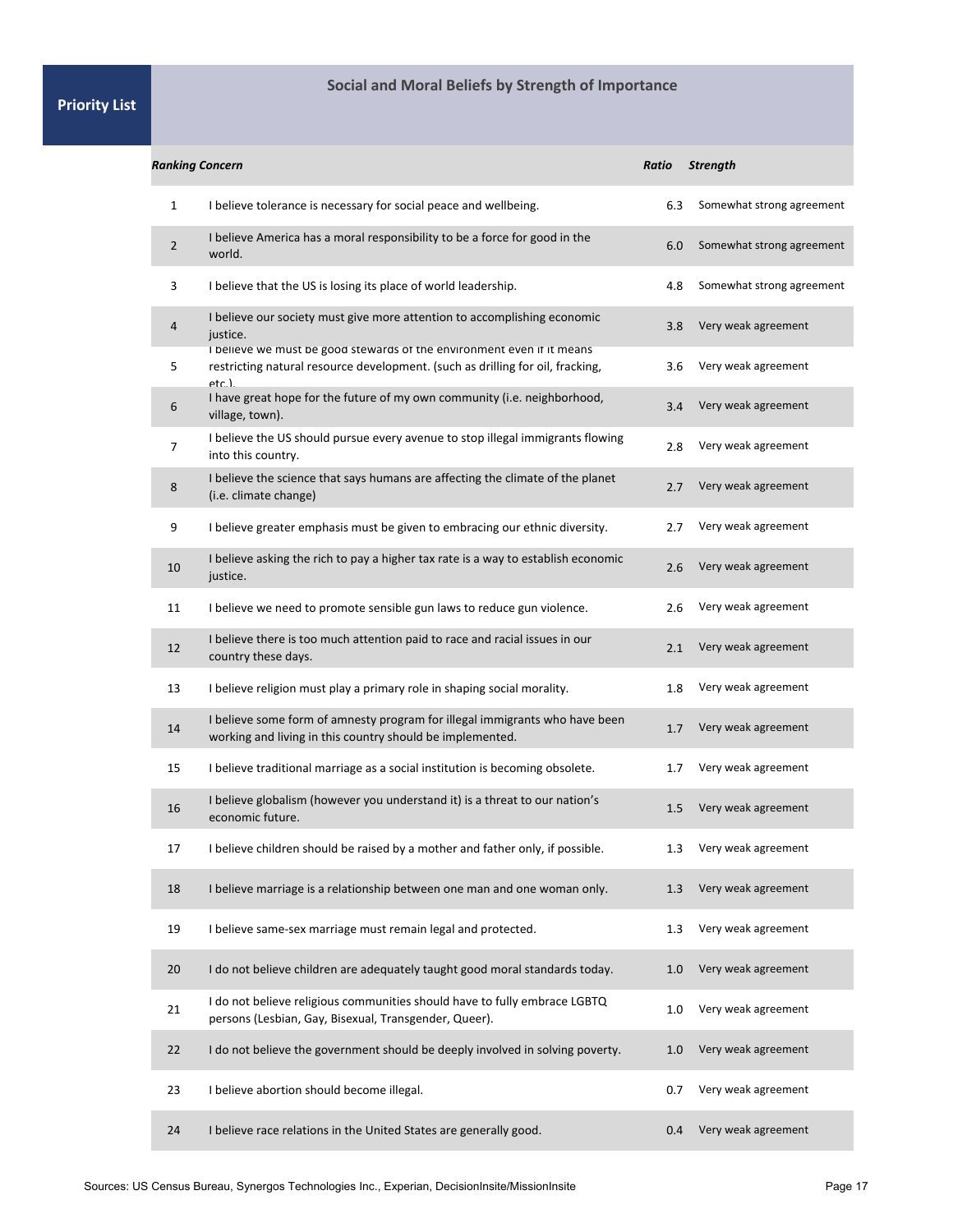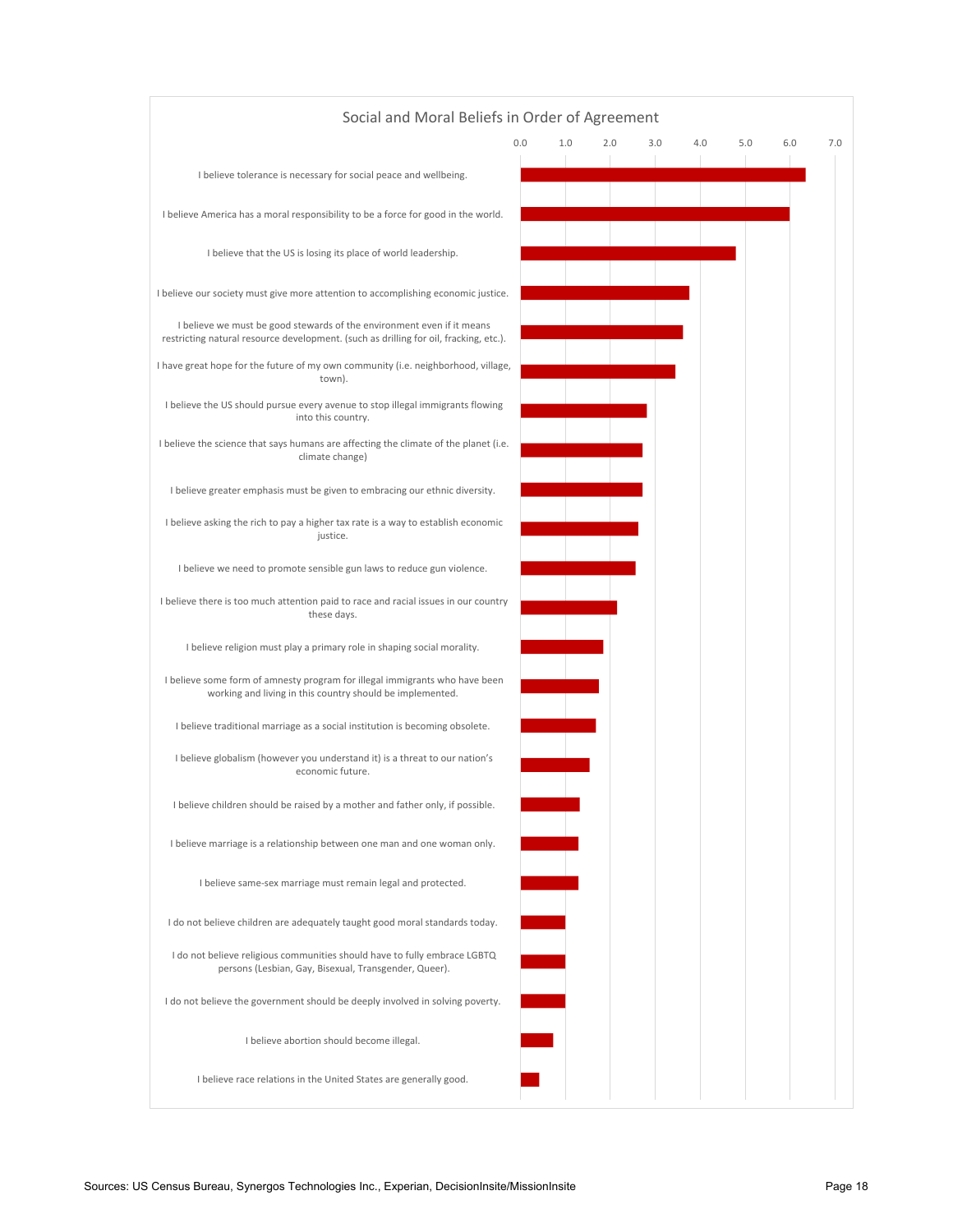### **Religious Preferences**

Religious preferences range from the "Nones" to very specific traditions. The likely preferences within this study area are presented below for both now and 10 years prior. Note any changes up or down.

|                                        |                   | <b>Religious Preferences</b> |                 |                   |                   |                 |                   |                   |
|----------------------------------------|-------------------|------------------------------|-----------------|-------------------|-------------------|-----------------|-------------------|-------------------|
| <b>Study Area Compared to National</b> |                   | Study Area                   |                 |                   | <b>US Average</b> |                 |                   | Comparative Index |
| <b>Average</b>                         | 10 Years<br>Prior | Now                          | Point<br>Change | 10 Years<br>Prior | Now               | Point<br>Change | 10 Years<br>Prior | Now               |
| Adventist                              | 0.6%              | 0.6%                         | $-0.0$          | 0.7%              | 0.6%              | $-0.1$          | 88                | 92                |
| Anabaptist/Mennonite                   | 0.1%              | 0.1%                         | $-0.0$          | 0.2%              | 0.2%              | $-0.1$          | 48                | 50                |
| Baha'i                                 | 0.2%              | 0.1%                         | $-0.0$          | 0.2%              | 0.2%              | $-0.0$          | 79                | 87                |
| <b>Baptist</b>                         | 8.7%              | 7.8%                         | $-0.9$          | 10.3%             | 9.5%              | $-0.8$          | 84                | 82                |
| <b>Buddhism</b>                        | 0.3%              | 0.4%                         | 0.1             | 1.1%              | 1.2%              | 0.1             | 24                | 32                |
| Catholic                               | 26.1%             | 23.6%                        | $-2.5$          | 24.1%             | 21.4%             | $-2.7$          | 108               | 110               |
| Congregational                         | 0.9%              | 0.8%                         | $-0.1$          | 0.9%              | 0.8%              | $-0.1$          | 96                | 96                |
| Episcopalian/Anglican                  | 1.1%              | 0.9%                         | $-0.2$          | 1.7%              | 1.5%              | $-0.2$          | 68                | 63                |
| Hindu                                  | 0.3%              | 0.3%                         | 0.0             | 0.7%              | 0.7%              | 0.0             | 41                | 42                |
| <b>Holiness</b>                        | 0.7%              | 0.6%                         | $-0.1$          | 0.4%              | 0.4%              | $-0.0$          | 171               | 160               |
| Jehovah's Witness                      | 0.1%              | 0.2%                         | 0.1             | 0.4%              | 0.3%              | $-0.1$          | 13                | 59                |
| Judaism                                | 1.1%              | 1.1%                         | $-0.1$          | 3.6%              | 3.6%              | $-0.0$          | 31                | 29                |
| Lutheran                               | 11.8%             | 10.8%                        | $-1.0$          | 5.2%              | 4.6%              | $-0.6$          | 229               | 236               |
| Methodist                              | 7.6%              | 6.7%                         | $-0.9$          | 5.8%              | 5.1%              | $-0.7$          | 131               | 131               |
| Mormon/Latter Day Saints               | 0.4%              | 0.4%                         | $-0.1$          | 1.5%              | 1.4%              | $-0.1$          | 27                | 26                |
| Muslim/Islam                           | 0.3%              | 0.3%                         | $-0.0$          | 0.4%              | 0.4%              | $-0.0$          | 65                | 64                |
| Native American                        | 0.1%              | 0.2%                         | 0.0             | 0.1%              | 0.2%              | 0.1             | 93                | 84                |
| New Age                                | 0.2%              | 0.2%                         | 0.0             | 0.3%              | 0.3%              | $-0.0$          | 70                | 73                |
| Non-denominational/Independent         | 6.9%              | 8.7%                         | 1.8             | 6.2%              | 7.6%              | 1.4             | 111               | 115               |
| None/No Religious Preference           | 22.1%             | 25.2%                        | 3.1             | 26.1%             | 29.4%             | 3.3             | 84                | 86                |
| Orthodox Christian                     | 1.8%              | 1.8%                         | $-0.0$          | 1.6%              | 1.5%              | $-0.1$          | 113               | 115               |
| Pentecostal/Charismatic                | 2.2%              | 2.5%                         | $0.3\,$         | 2.0%              | 2.0%              | $0.0\,$         | 108               | 123               |
| Presbyterian/Reformed                  | 3.3%              | 2.8%                         | $-0.5$          | 3.2%              | 2.6%              | $-0.5$          | 102               | 104               |
| Rastafarian                            | 0.0%              | 0.1%                         | $0.1\,$         | 0.0%              | 0.1%              | $0.0\,$         | $\pmb{o}$         | 140               |
| Sikh                                   | $0.0\%$           | 0.0%                         | $-0.0$          | 0.1%              | 0.1%              | $-0.0$          | 57                | 50                |
| Spiritual/No Religious Preference      | 2.6%              | 3.3%                         | $0.8\,$         | 2.4%              | 3.5%              | $1.2\,$         | 107               | 94                |
| Taoist                                 | 0.1%              | 0.1%                         | $-0.0$          | 0.1%              | 0.1%              | $-0.0$          | 129               | 140               |
| Unitarian/Universalist                 | $0.1\%$           | 0.2%                         | $0.1\,$         | 0.3%              | 0.4%              | $0.0\,$         | 22                | 53                |
| Wicca/Wiccan                           | 0.7%              | 0.6%                         | $-0.2$          | 0.5%              | 0.5%              | $0.0\,$         | 145               | 106               |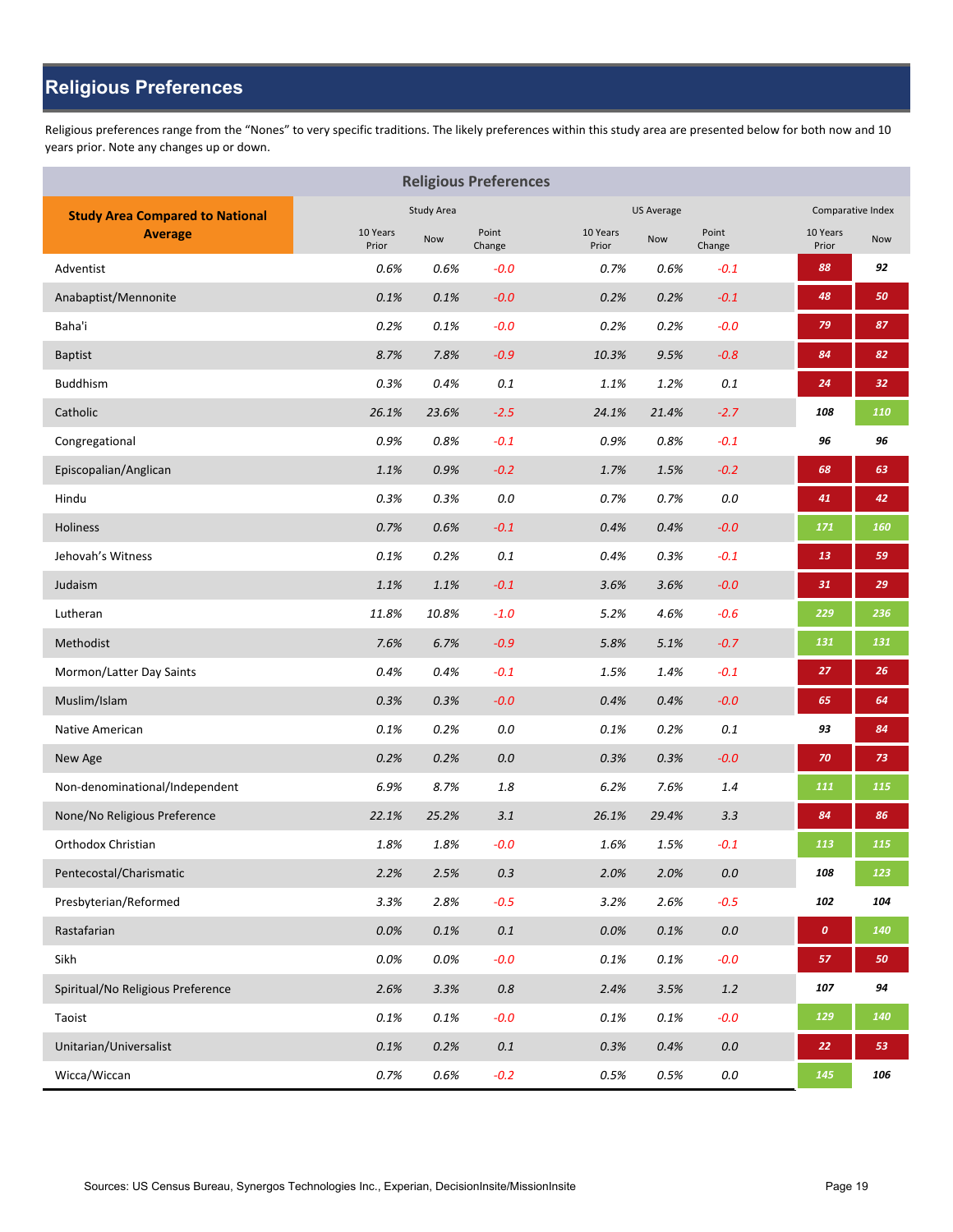Hint: Respondents were asked to indicate their religious preference, if any for both 10 years ago and now. The report provides both data points plus a calculation of the change between the two points. Of course this report requires someone to recall their religous preference, if any, 10 years ago. But the value is in what they believed to be their preference then and now. If the point change column is red, it means fewer respondents prefered a particular tradition today than 10 years ago. If the point change column is black, it means more respondents indicated that they embraced a religious preference more today than 10 years ago. Ultimately, this will show trends, which will be expressed below. Finally, like many of the other reports, this report compares the study area to the national aveage responses. The Comparative Indexes reveal whether the study area averages are higher or lower than the national average.



Hint: Bars moving to the right indicate an estimated increase in affiliation for a denomination. Bars moving to the left indicated an estimated decline in affiliation for a denomination.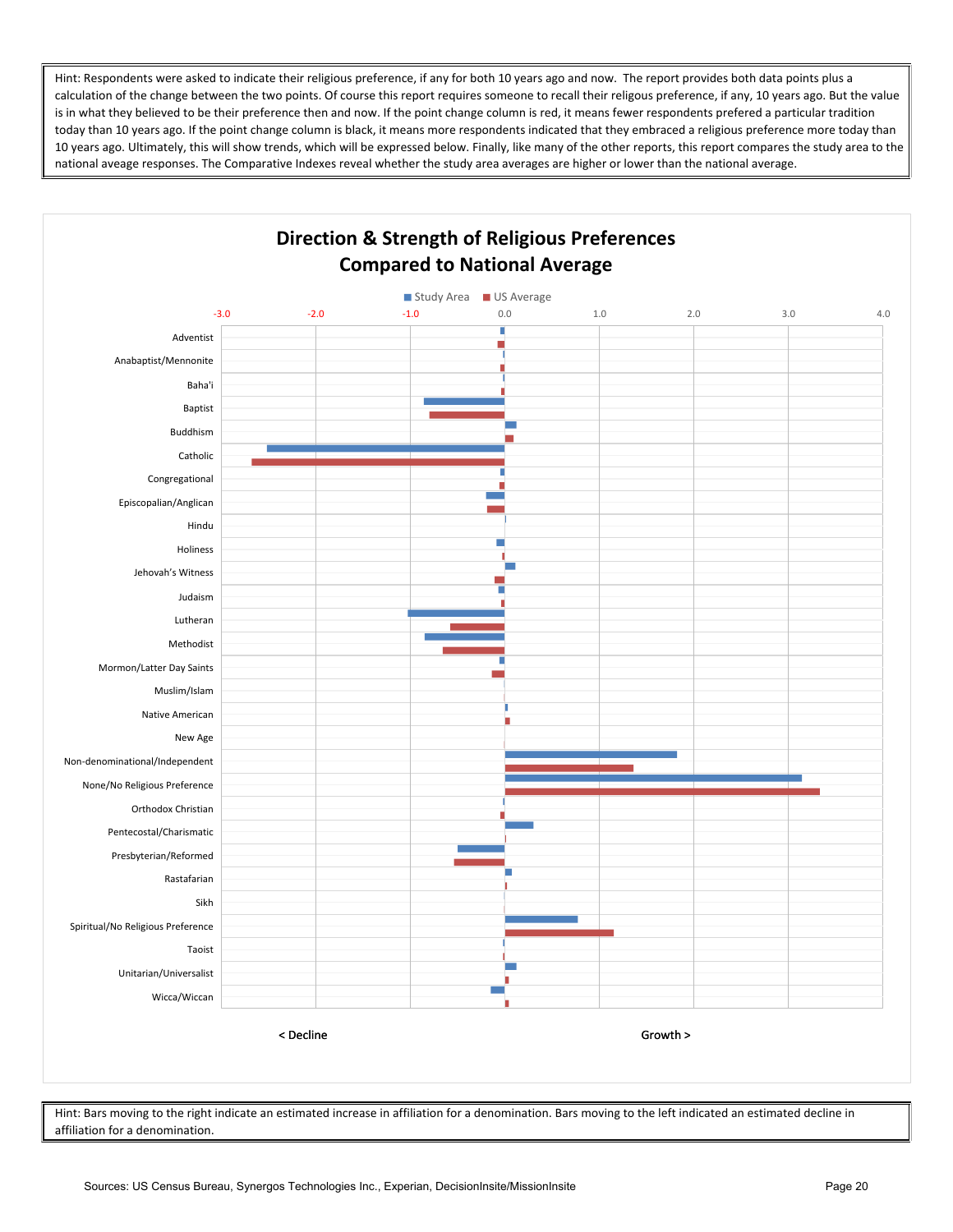|                                                   | <b>Summary Religious Preferences: Christian and Other</b> |            |                 |                   |            |                 |                   |                   |
|---------------------------------------------------|-----------------------------------------------------------|------------|-----------------|-------------------|------------|-----------------|-------------------|-------------------|
| <b>Study Area Compared to National</b>            |                                                           | Study Area |                 |                   | US Average |                 |                   | Comparative Index |
| <b>Average</b>                                    | 10 Years<br>Prior                                         | <b>Now</b> | Point<br>Change | 10 Years<br>Prior | <b>Now</b> | Point<br>Change | 10 Years<br>Prior | <b>Now</b>        |
| Catholic & Orthodox                               | 27.9%                                                     | 25.3%      | $-2.5$          | 25.6%             | 22.9%      | $-2.7$          | 109               | 111               |
| <b>Historic Mainline Protestant Denominations</b> | 33.3%                                                     | 29.8%      | $-3.5$          | 27.0%             | 24.2%      | $-2.8$          | 123               | 123               |
| <b>Other Protestant Denominations/Churches</b>    | 10.5%                                                     | 12.4%      | 2.0             | 9.5%              | 10.7%      | 1.2             | 110               | 116               |
| <b>Total: Christian Religious Preferences</b>     | 71.7%                                                     | 67.6%      | $-4.1$          | 62.2%             | 57.9%      | $-4.4$          | 115               | 117               |
| Other Non-Christian Religious Preferences         | 3.8%                                                      | 3.9%       | 0.1             | 9.3%              | 9.2%       | $-0.1$          | 41                | 42                |
| None/No Preference or Spiritual/No Preference     | 24.6%                                                     | 28.5%      | 3.9             | 28.5%             | 33.0%      | 4.5             | 86                | 86                |

Hint: This report summarizes the fuller religious preference report by gathering the many different religious traditions into more general categories. This brings into focus where growth and/or decline is happening.



Hint: The graph on the left visualizes the growth or decline of the major categories of the different religious traditions in the study area. The graph on the right shows the significance of the population that indicated their preference was "none" or "nopreference."

Note: **Historic Mainline Protestant** includes Baptist, Congregational, Episcopal, Lutheran, Methodist and Presbyterian/Reformed.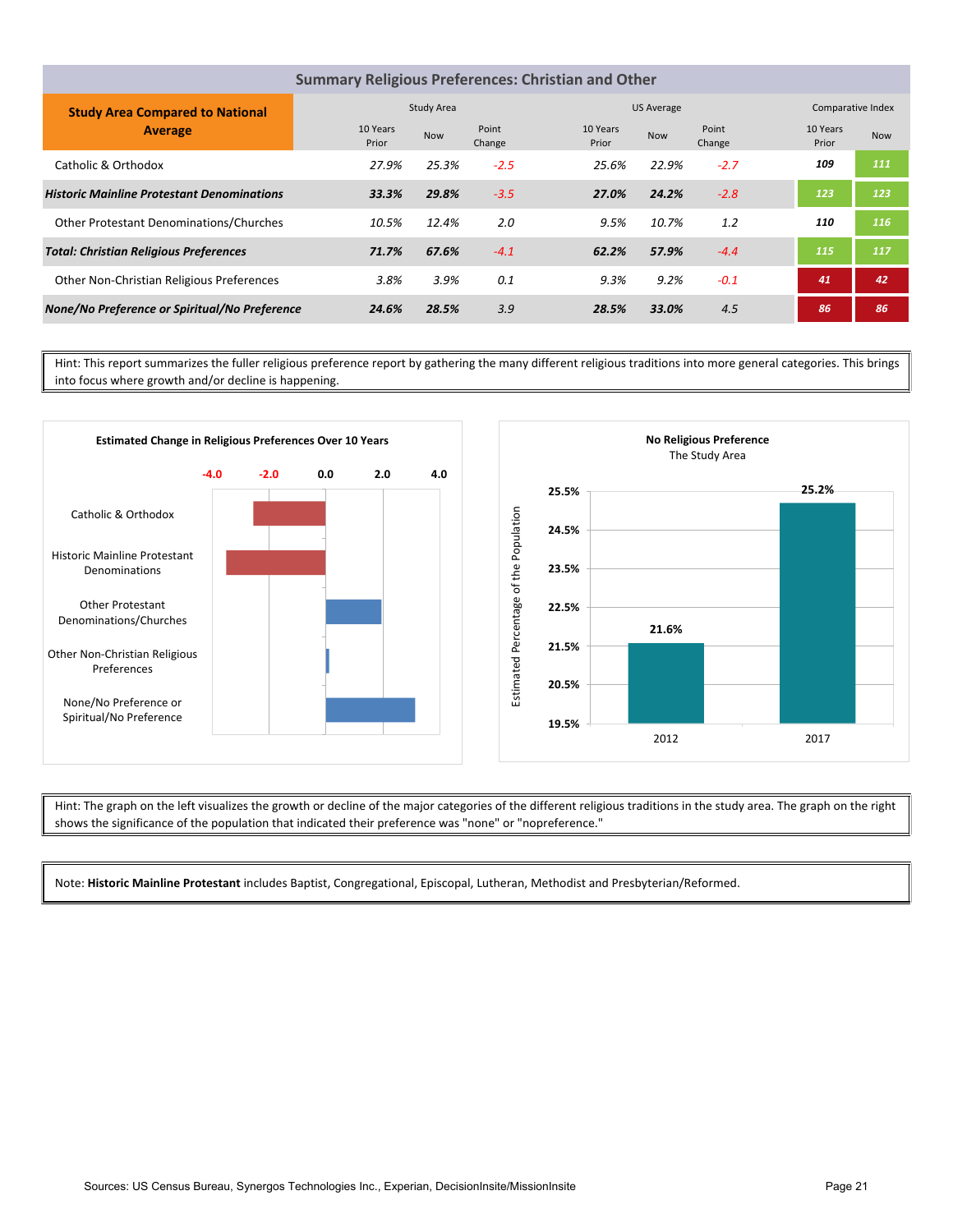### **Denominational Affiliations**

Some people within a study area will indicate an affiliation with one of the following denominations. These projected affiliations are presented below for both now and 10 years prior. Note any changes up or down.

|                                                            |                   |                   | <b>Denominations</b> |                   |                   |                 |                   |                   |
|------------------------------------------------------------|-------------------|-------------------|----------------------|-------------------|-------------------|-----------------|-------------------|-------------------|
| <b>Study Area Compared to National</b>                     |                   | <b>Study Area</b> |                      |                   | <b>US Average</b> |                 |                   | Comparative Index |
| <b>Average</b>                                             | 10 Years<br>Prior | <b>Now</b>        | Point<br>Change      | 10 Years<br>Prior | <b>Now</b>        | Point<br>Change | 10 Years<br>Prior | <b>Now</b>        |
| A Covenant Order of Evangelical<br>Presbyterians (ECO) *** | 0.0%              | 0.7%              | 0.7                  | 0.0%              | 0.8%              | 0.8             |                   | 88                |
| African Methodist Episcopal Church                         | 0.3%              | 0.4%              | 0.1                  | 0.8%              | 0.8%              | 0.0             | 45                | 51                |
| African Methodist Episcopal Zion Church                    | 0.1%              | 0.0%              | $-0.1$               | 0.3%              | 0.3%              | 0.0             | 32                | 13                |
| American Baptist Churches/ USA                             | 6.7%              | 6.4%              | $-0.3$               | 7.8%              | 8.1%              | 0.3             | 87                | 80                |
| Assemblies of God                                          | 3.8%              | 3.8%              | $-0.0$               | 3.2%              | 3.3%              | 0.1             | 121               | 117               |
| Christian and Missionary Alliance                          | 1.5%              | 2.2%              | 0.7                  | 1.6%              | 2.0%              | 0.4             | 97                | 110               |
| Christian Church (Disciples of Christ)                     | 6.5%              | 7.8%              | 1.3                  | 7.9%              | 9.1%              | 1.2             | 82                | 85                |
| Church of Jesus Christ of Latter Day Saints                | 0.8%              | 0.8%              | $-0.0$               | 2.7%              | 2.6%              | $-0.1$          | 30                | 29                |
| Church of the Nazarene                                     | 1.6%              | 1.5%              | $-0.2$               | 0.9%              | 0.7%              | $-0.2$          | 184               | 218               |
| Episcopal Church                                           | 1.6%              | 1.4%              | $-0.2$               | 3.0%              | 3.0%              | $-0.1$          | 51                | 46                |
| <b>Evangelical Free Church of America</b>                  | 2.1%              | 2.6%              | 0.6                  | 1.4%              | 1.7%              | 0.3             | 147               | 158               |
| Evangelical Lutheran Church in America                     | 5.3%              | 5.0%              | $-0.3$               | 3.3%              | 3.1%              | $-0.2$          | 161               | 159               |
| Foursquare Gospel                                          | 0.1%              | 0.3%              | 0.2                  | 0.5%              | 0.5%              | 0.0             | 21                | 52                |
| Lutheran Church, Missouri Synod                            | 10.9%             | 10.5%             | $-0.4$               | 4.8%              | 4.6%              | $-0.2$          | 229               | 229               |
| Presbyterian Church (USA)                                  | 3.3%              | 2.8%              | $-0.6$               | 3.5%              | 3.7%              | 0.2             | 95                | 76                |
| Presbyterian Church in America                             | 0.6%              | 0.5%              | $-0.0$               | 1.1%              | 1.1%              | $-0.0$          | 55                | 51                |
| Reformed Church, RCA/CRC                                   | 1.4%              | 1.6%              | 0.1                  | 0.8%              | 0.9%              | 0.0             | 173               | 181               |
| Roman Catholic Church                                      | 34.5%             | 32.8%             | $-1.7$               | 34.3%             | 32.9%             | $-1.4$          | 101               | 100               |
| Salvation Army                                             | 0.5%              | 1.0%              | 0.4                  | 1.1%              | 1.2%              | 0.2             | 50                | 80                |
| Seventh Day Adventist                                      | 0.6%              | 0.6%              | $-0.0$               | 0.8%              | 0.8%              | $-0.0$          | 78                | 75                |
| Southern Baptist Convention                                | 3.4%              | 3.0%              | $-0.4$               | 6.6%              | 6.4%              | $-0.2$          | 52                | 47                |
| United Church of Christ                                    | 3.1%              | 3.2%              | 0.1                  | 2.6%              | 2.7%              | 0.2             | 121               | 118               |
| United Methodist Church                                    | 11.1%             | 11.2%             | 0.1                  | 10.0%             | 9.9%              | $-0.1$          | 111               | 113               |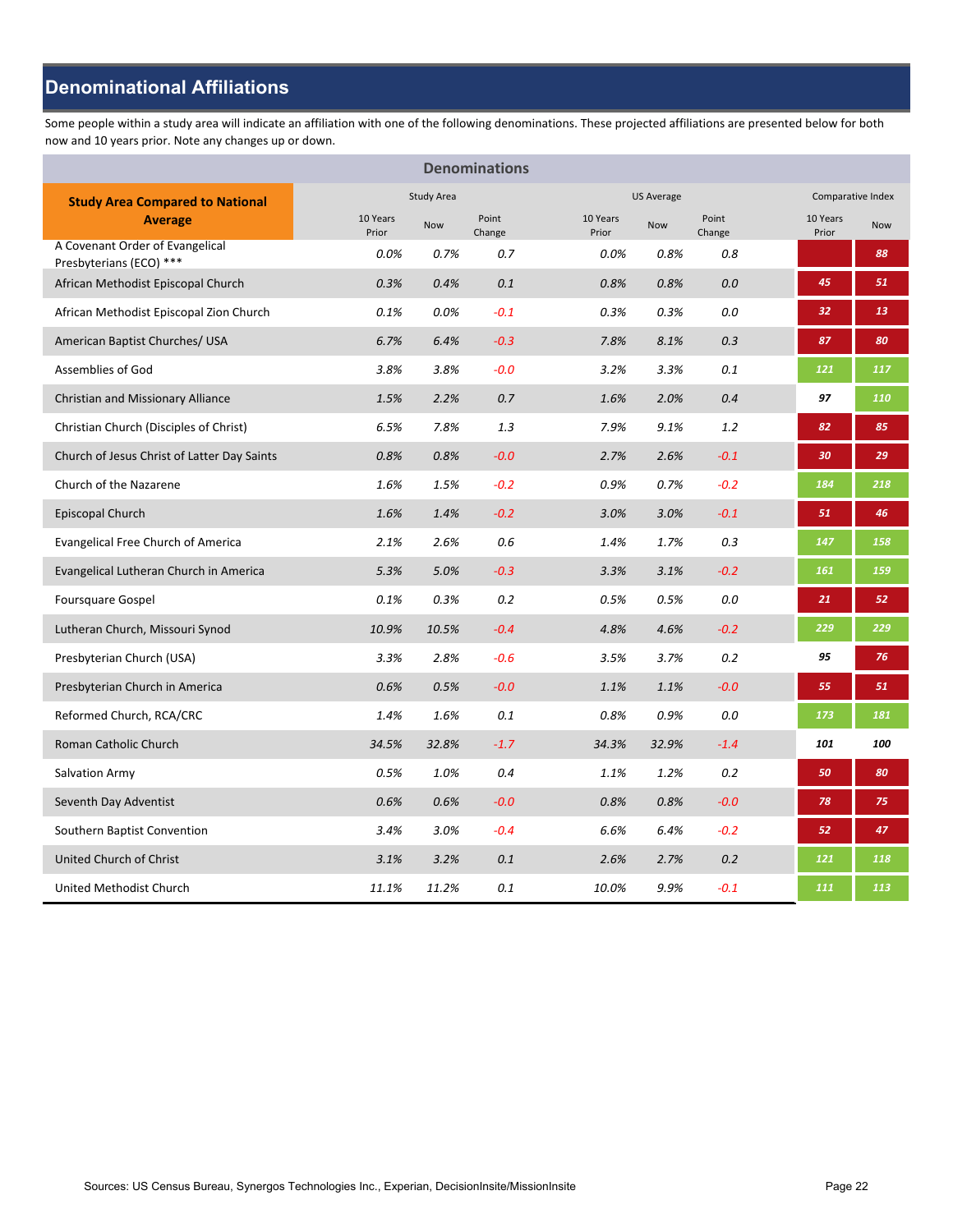

Hint: Bars moving to the right indicate an estimated increase in affiliation for a denomination. Bars moving to the left indicated an estimated decline in affiliation for a denomination.

Note: \*\*\*A Covenant Order of Evangelical Presbyterians (ECO) is a new denomination that has emerged since the 2012 survey. So any increase is due to the fact that they did not exist before. Therefore the significance of the change must be interpreted in light of this fact.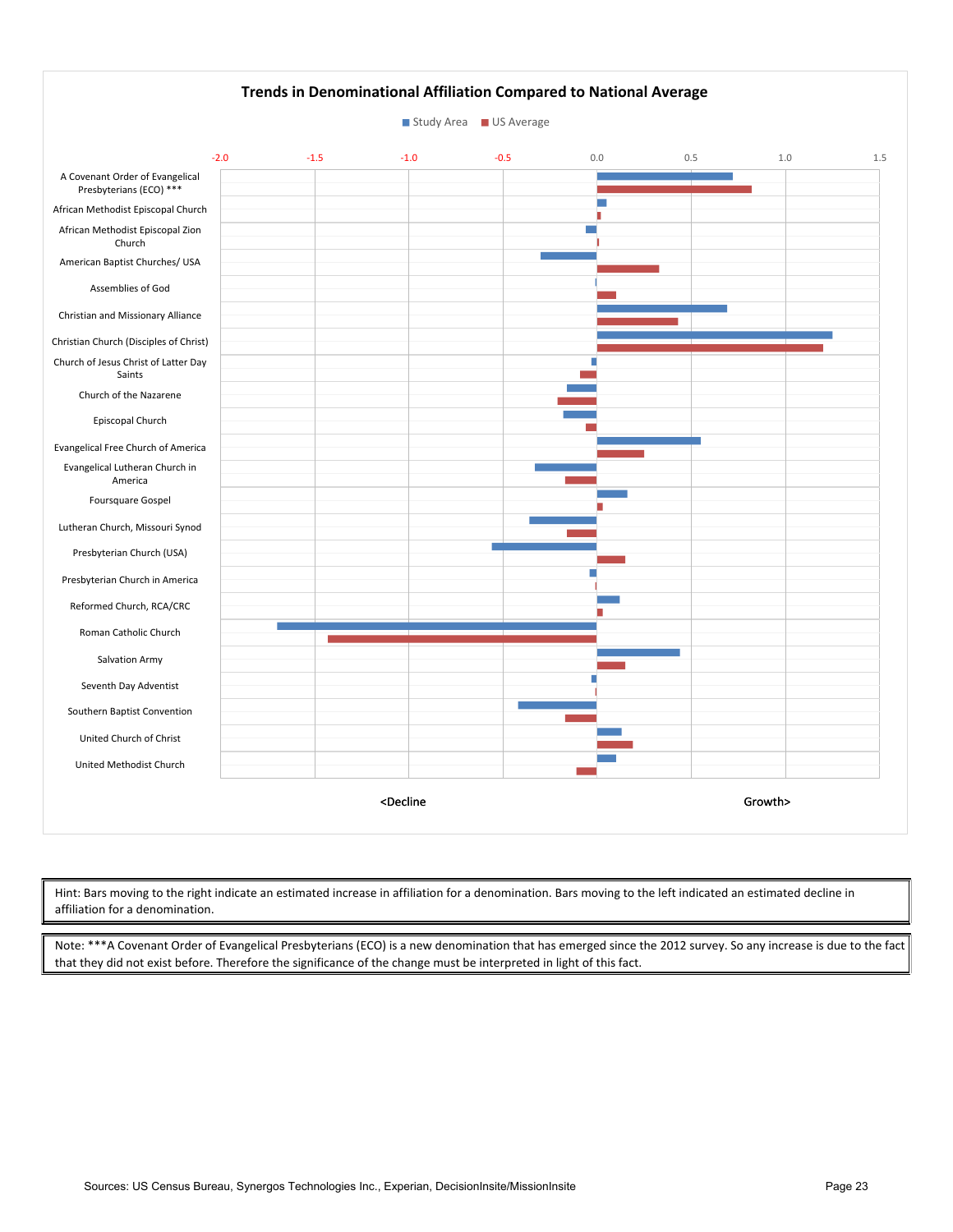### **Faith and Religious Involvement**

Faith is a dynamic factor in many peoples lives. For some it is growing and for others it is declining. The level of active involvement changes as well. The Faith and Religious Involvement variables look at this theme from several vantage points, providing an understanding of what is likely to be the case in the study area.

| <b>Activity in a Religious Congregation or Community</b>              |  |            |            |                   |  |  |  |  |  |
|-----------------------------------------------------------------------|--|------------|------------|-------------------|--|--|--|--|--|
| <b>Study Area Compared to National</b><br><b>Average</b>              |  | Study Area | US Average | Comparative Index |  |  |  |  |  |
| <b>Involvement</b>                                                    |  |            |            |                   |  |  |  |  |  |
| Projected percentage involved                                         |  | 40.4%      | 34.7%      | 116               |  |  |  |  |  |
| Projected percentage NOT involved                                     |  | 59.7%      | 65.3%      | 91                |  |  |  |  |  |
| Estimated change of those involved over prior 10 years (point change) |  | $-8.0$     | $-9.9$     |                   |  |  |  |  |  |

Hint: This table presents the percentage of the population in the study area likely to either be involved or not be involved in a religious congregation or community. It also compares these two data points to the national average. Notice whether this study area is more involved or less involved than the national average. Also notice the opposite. are more projected not to be involved than nationally or is the projection for greater involvement. One other item to consider is the Estimated (point) Change over 10 years. This number looks at how respondents answered the question about involvement both currently and 10 years ago. If this number is negative, it means it is likely that the level of involvment is declining in the study area. Again, compare this to the national change.

|                                            | Study Area | <b>US Average</b> | Comparative Index |
|--------------------------------------------|------------|-------------------|-------------------|
| <b>Directional Change in Involvement</b>   |            |                   |                   |
| Percent likely to have become active       | 5.8%       | 5.1%              | 115               |
| Percent likely to have ceased to be active | 13.9%      | 15.0%             | 92                |
| Percent Likely to have made no change      | 80.3%      | 79.9%             | 101               |
| Net Change in direction of activity        | $-8.0$     | $-9.9$            |                   |

Hint: In what direction is it likely that religious activity is going in the study area? This table reflects how respondents answered a question about activity in a religious congregation or community. If they answered they were involved 10 years ago, but not today, then it is reflected in the "Percently likely to have ceased to be active. Conversely if they said they were not active 10years ago, but are now, this is reflected in the "Percent likely to have become active". Given these two numbers, what direction is activity in a religious community likely to be moving. This is captured in the "Net Change in direction of activity." If the number is red, it means that those ceasing to be active is greater than those becoming active. Again, also compare the study area to the national average.



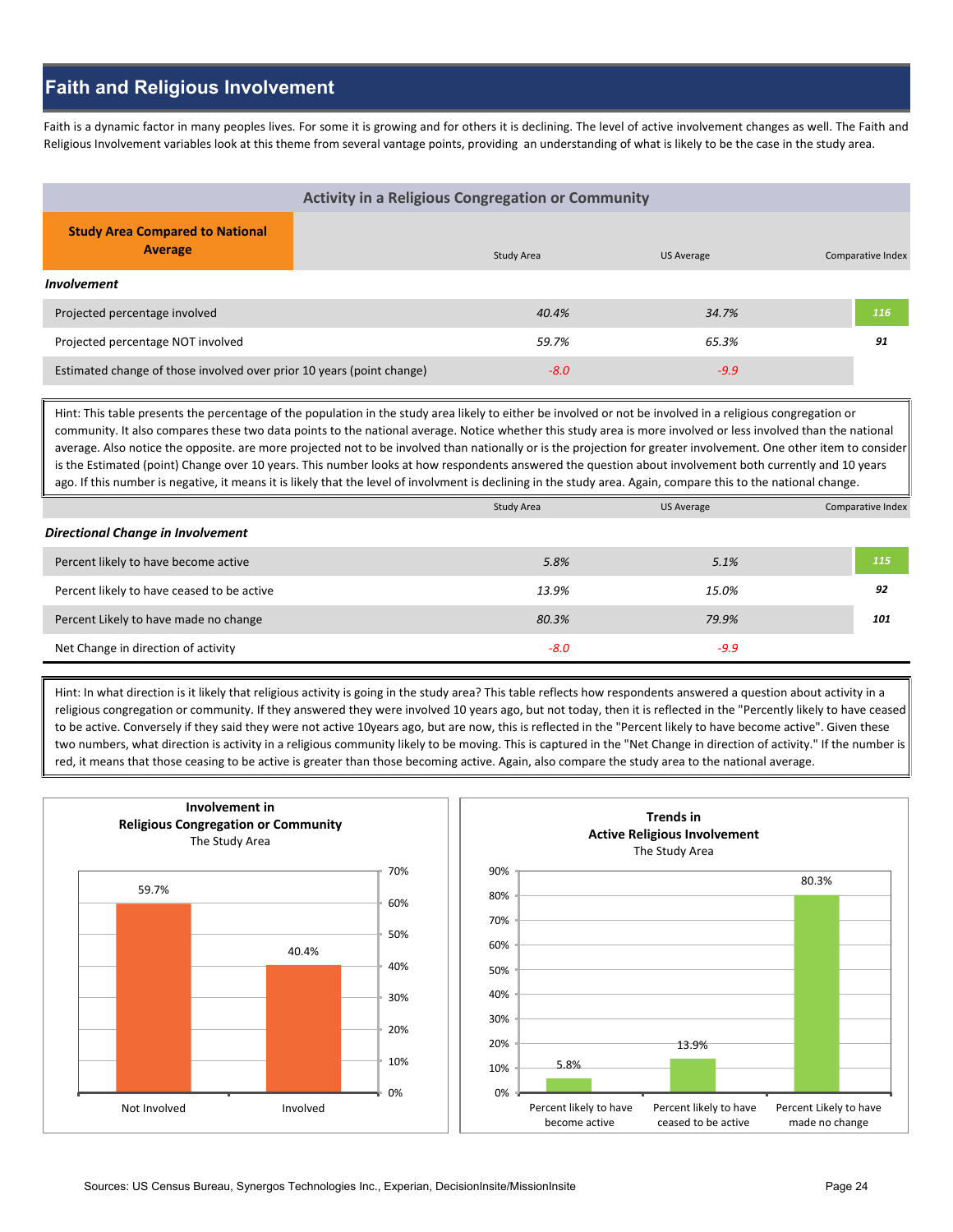| <b>Activity in a Religious Congregation or Community</b> |       |       |                                 |  |  |  |  |  |  |
|----------------------------------------------------------|-------|-------|---------------------------------|--|--|--|--|--|--|
| <b>Study Area Comparison between 2012 &amp;</b><br>2017  | 2012  | 2017  | Point Change Between<br>Surveys |  |  |  |  |  |  |
| <b>Involvment</b>                                        |       |       |                                 |  |  |  |  |  |  |
| Projected percentage involved                            | 42.8% | 40.4% | $-2.4$                          |  |  |  |  |  |  |
| Projected percentage NOT involved                        | 57.2% | 59.7% | 2.4                             |  |  |  |  |  |  |
|                                                          |       |       |                                 |  |  |  |  |  |  |
|                                                          | 2012  | 2017  | Point Change Between<br>Surveys |  |  |  |  |  |  |
| <b>Directional Change in Involvement</b>                 |       |       |                                 |  |  |  |  |  |  |
| Percent likely to have become active                     | 6.2%  | 5.8%  | $-0.4$                          |  |  |  |  |  |  |
| Percent likely to have ceased to be active               | 14.3% | 13.9% | $-0.5$                          |  |  |  |  |  |  |
| Percent Likely to have made no change                    | 79.5% | 80.3% | 0.8                             |  |  |  |  |  |  |
|                                                          |       |       |                                 |  |  |  |  |  |  |

Hint: Both of these tables compare the level of involvement today and the direction of active involvement reviewed above and then compare the same data from 5 years ago in the 2012 Survey.



Hint: What does this graph show? It compares the change in agreement between the 2012 Quadrennium Survey and the 2017 Quadrennium Survey for this study area. (It is not a comparison to the national profile.) Look for significant swings in either direction.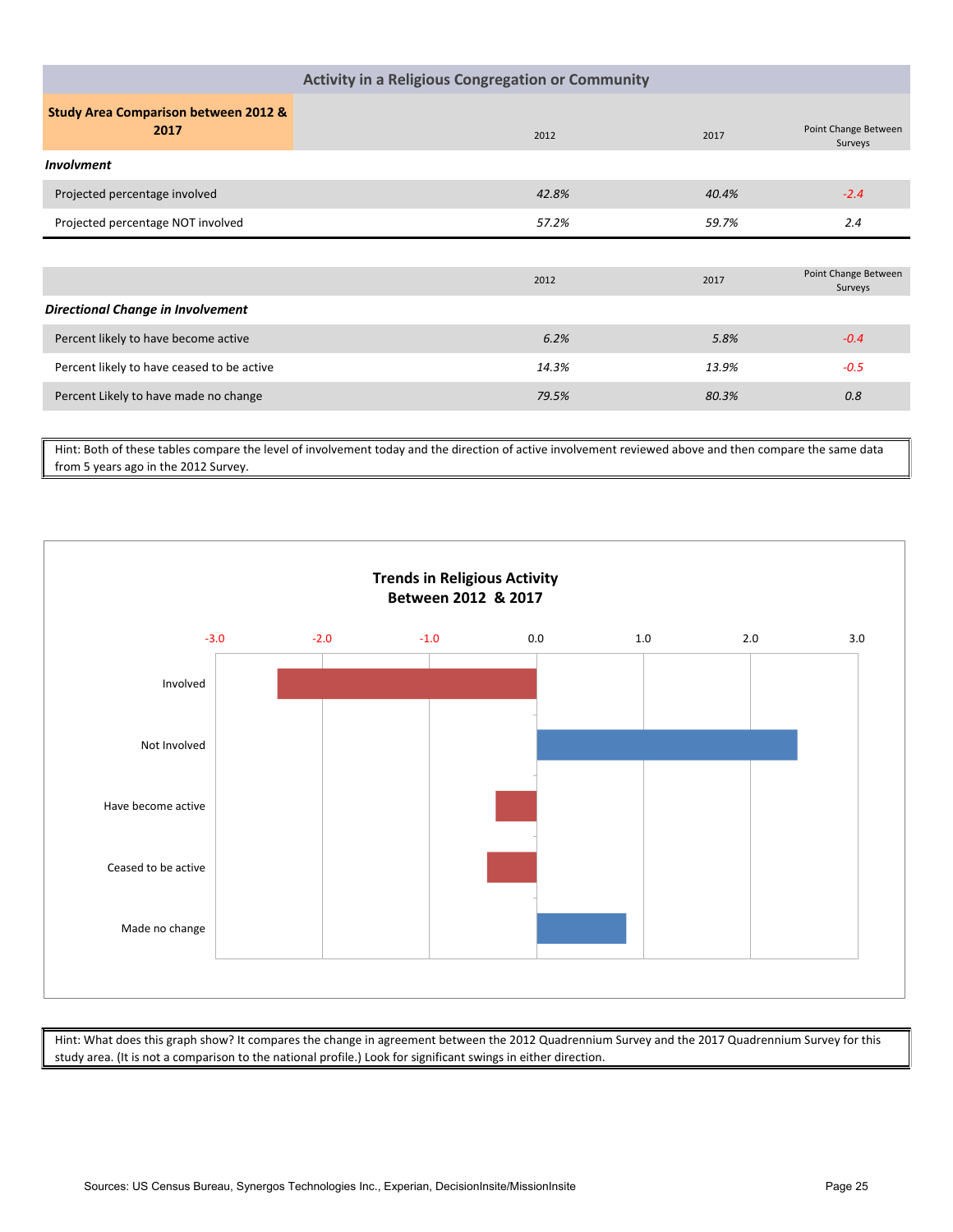| Projected Role of Religious Faith to Life                |            |                      |                   |  |  |
|----------------------------------------------------------|------------|----------------------|-------------------|--|--|
| <b>Study Area Compared to National</b><br><b>Average</b> | Study Area | <b>US</b><br>Average | Comparative Index |  |  |
| <b>Level of Significance</b>                             |            |                      |                   |  |  |
| Not Significant                                          | 23.2%      | 27.4%                | 85                |  |  |
| <b>Minor Significance</b>                                | 14.3%      | 15.0%                | 96                |  |  |
| Moderate Significance                                    | 19.9%      | 20.0%                | 100               |  |  |
| Considerable Significance                                | 21.9%      | 18.2%                | 120               |  |  |
| <b>Utmost Significance</b>                               | 20.7%      | 19.5%                | 106               |  |  |

Hint: Respondents were asked how significant of a role religious faith was in their life, including the option to say not at all. This report provides the detail level as well as comparing that detail to the national averages on each possible choice. This will provide what is likely to be the level of significance faith plays in the life of the study area. The following chart graphically displays the detail for the study area.

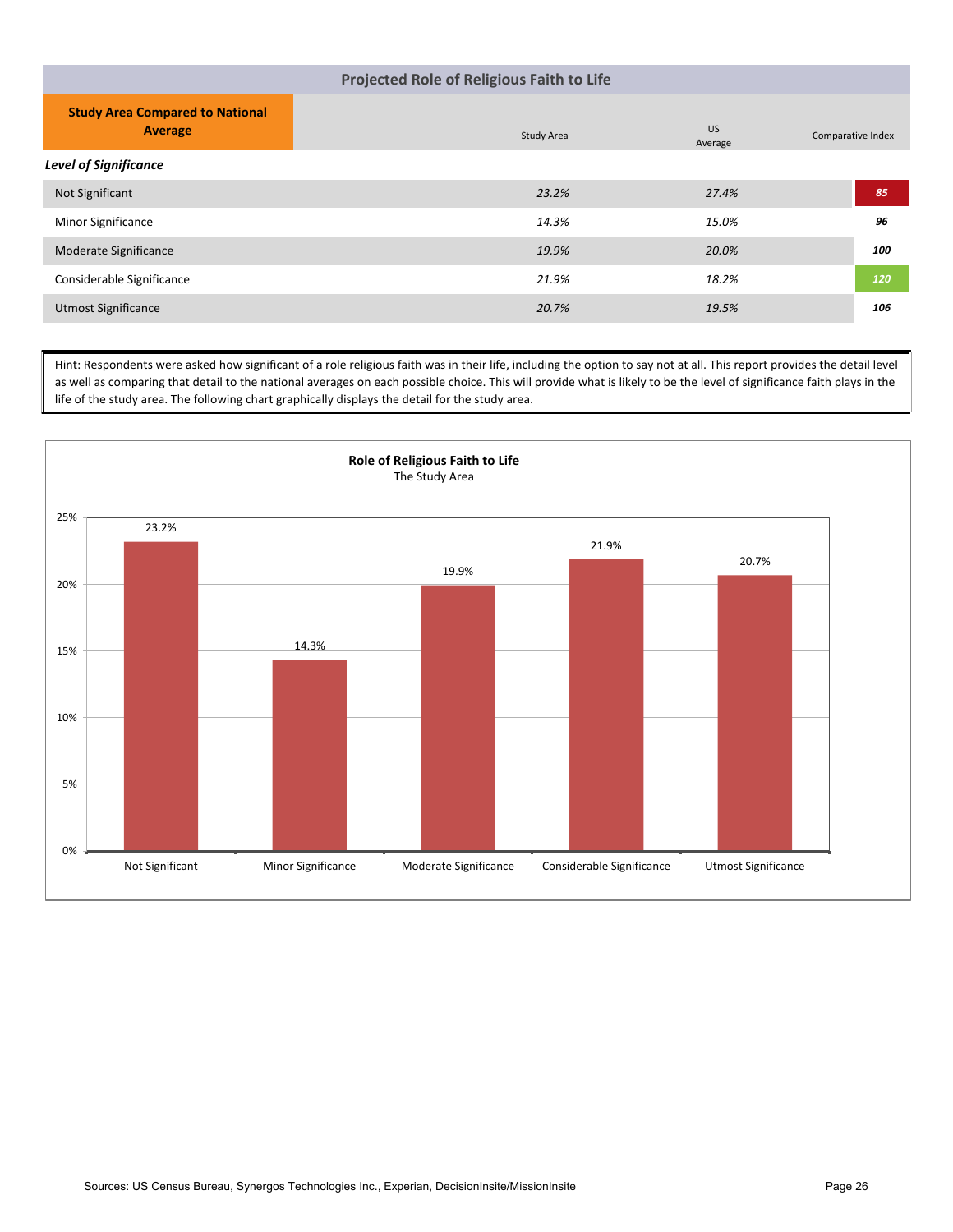| <b>Projected Role of Religious Faith to Life</b>                                                                    |            |  |  |  |  |
|---------------------------------------------------------------------------------------------------------------------|------------|--|--|--|--|
| <b>Study Area Compared to National</b><br><b>US</b><br><b>Average</b><br>Study Area<br>Comparative Index<br>Average |            |  |  |  |  |
| Change in the role of religious faith over 10 years:                                                                |            |  |  |  |  |
| 2.7<br>2.3<br>No Change in Significance                                                                             | 83         |  |  |  |  |
| Minor Change in Significance<br>$-0.9$<br>$-1.2$                                                                    | 75         |  |  |  |  |
| Moderate in Significance<br>$-3.2$<br>$-3.8$                                                                        | 118        |  |  |  |  |
| Considerable in Significance<br>$-1.3$<br>$-1.6$                                                                    | 79         |  |  |  |  |
| 3.3<br>3.6<br>Greatest Change in Significance                                                                       | <b>112</b> |  |  |  |  |

Hint: Here the projected role of religious faith to life is considered from a trend point of view. Respondents were asked to indicate the level of significance, at both now and 10 years ago. This report shows the changes. If a number is red, it means a decline in the statement of significance. If they are black, it means that there has been an increase. Positive numbers for Considerable or Greatest Change in Significance suggests that faith has become more important to persons in the study area. Again, compare this to the national average. The graphic below presents the direction and strength of change.

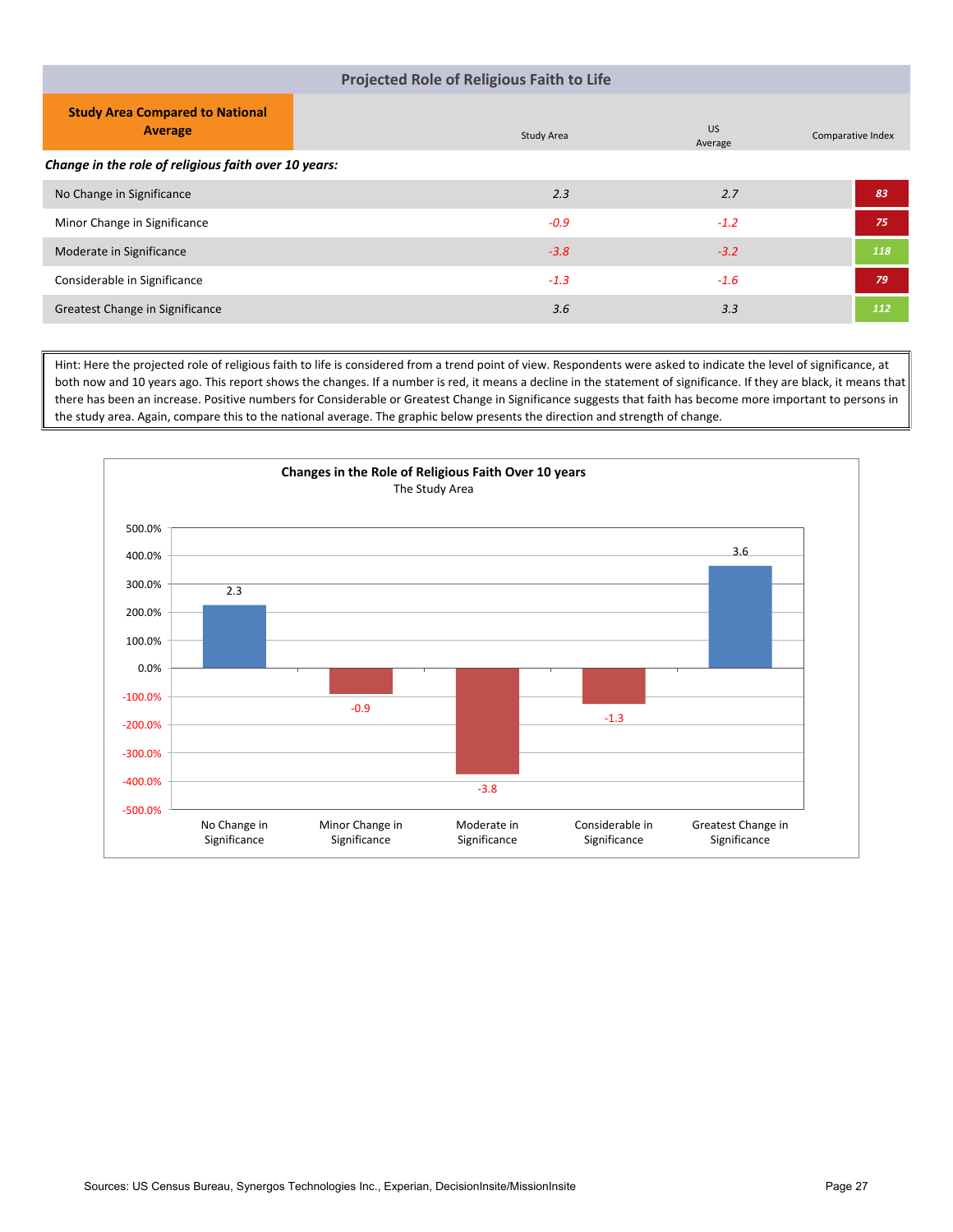| <b>Projected Role of Religious Faith to Life</b>   |       |       |              |  |  |
|----------------------------------------------------|-------|-------|--------------|--|--|
| <b>Study Area Compared to Same Area in</b><br>2017 | 2012  | 2017  | Point Change |  |  |
| <b>Level of Significance</b>                       |       |       |              |  |  |
| Not Significant                                    | 21.0% | 23.2% | 2.2          |  |  |
| Some Significance                                  | 32.4% | 34.3% | 1.9          |  |  |
| Very Significant                                   | 46.6% | 42.6% | $-4.1$       |  |  |

Hint: This report compares the level of significance between the 2012 and 2017 Quadrenium© surveys. These data will provide a sense of the changing trends on role of religious faith to life, if there any.





Hint: These two graphs visually present the change in the significance of relgious faith between the 2012 and 2017 surveys. Look for categories that lost significance and for those that gained significance. In most cases, an increase in one or more will at the expense of one or more others.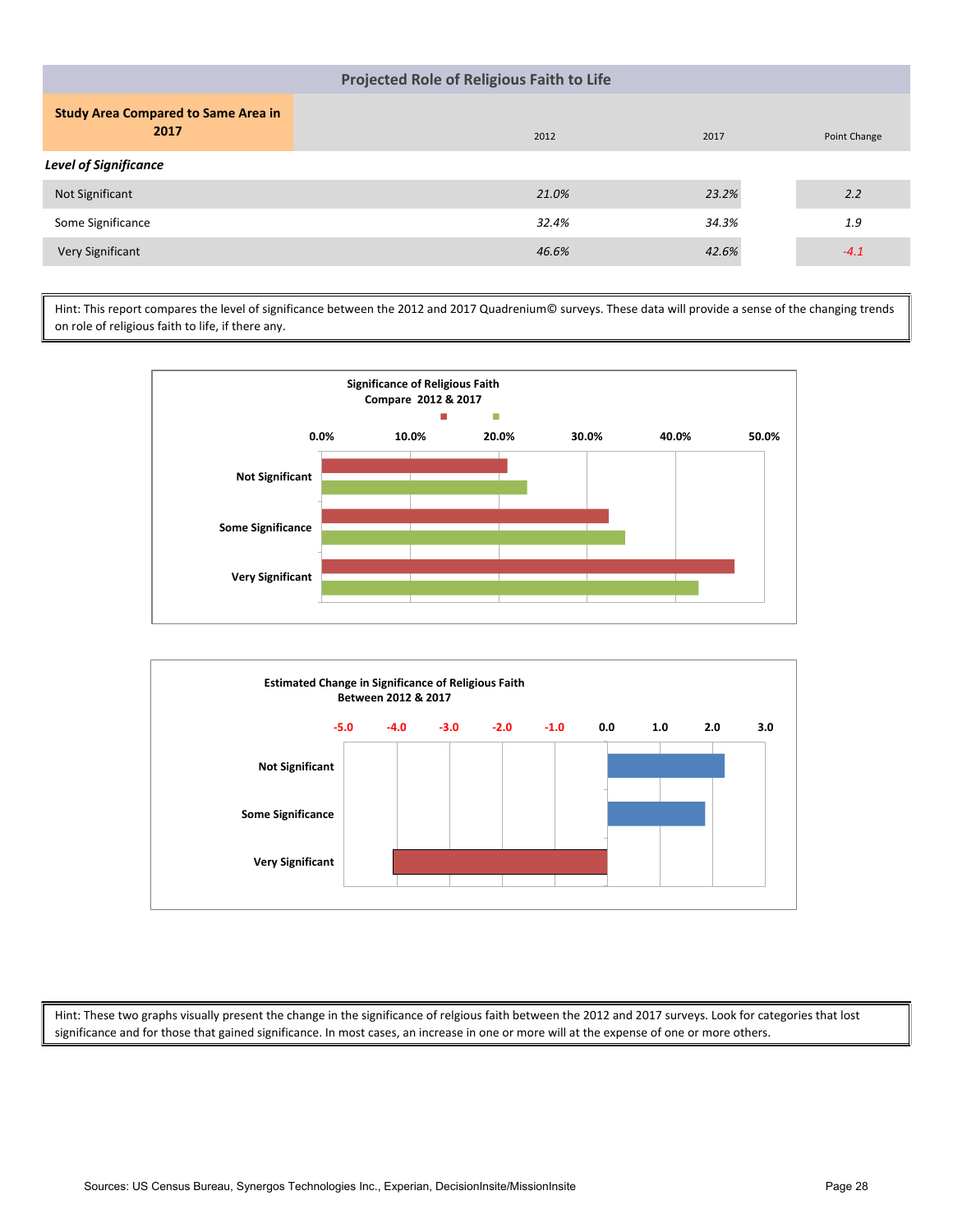#### **Level of Participation in Religious Faith**

| <b>Study Area Compared to National</b><br><b>Average</b> | Study Area | <b>US Average</b> | Comparative Index |  |  |  |
|----------------------------------------------------------|------------|-------------------|-------------------|--|--|--|
| Of those who indicated participation                     |            |                   |                   |  |  |  |
| Holidays only                                            | 1.3%       | 2.0%              | 64                |  |  |  |
| Less than once per month                                 | 5.5%       | 5.4%              | 101               |  |  |  |
| Once per month                                           | 7.6%       | 7.8%              | 97                |  |  |  |
| Two to three times per month                             | 17.0%      | 15.7%             | 109               |  |  |  |
| Weekly                                                   | 68.7%      | 69.1%             | 99                |  |  |  |

Hint: ON this final report on participation in religious faith, the focus is only on those who indicated in the survey that they did in fact participate in a religious congregation or community. Those who indicated no participation in a religious congregation or community were screened out. As before, the study area percentages are compared to the national average. The graphic below visualizes the data.